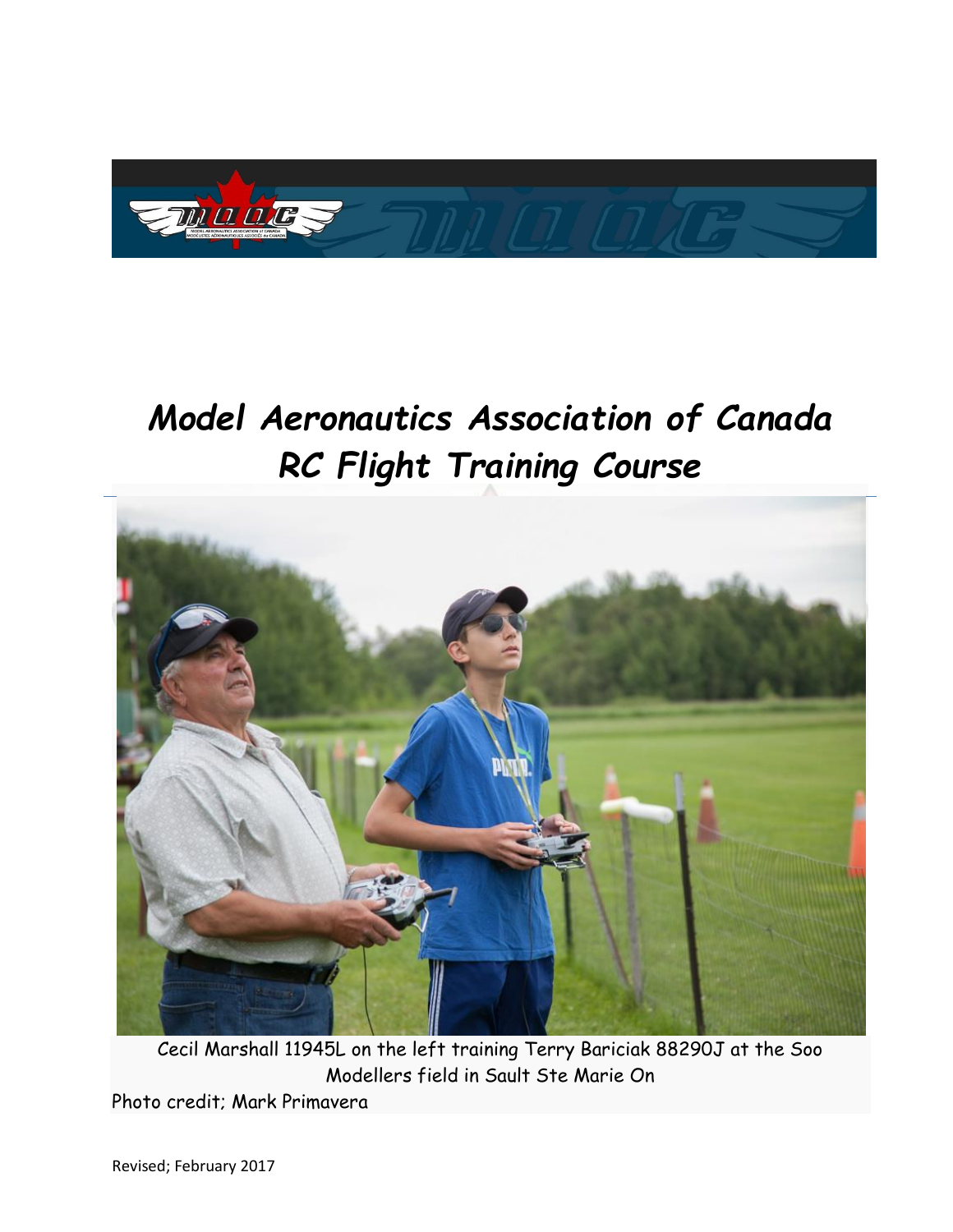**(Hyperlinked Table of Contents "Alt+left arrow" will take you back to previous page)**

### **Table of Contents Page**

| Standardized Landing Approach diagram 19 |  |
|------------------------------------------|--|
|                                          |  |
|                                          |  |
|                                          |  |
|                                          |  |
|                                          |  |
|                                          |  |
|                                          |  |

#### <span id="page-1-0"></span>**[REVISION HISTORY....](#page-24-1)** 26 &27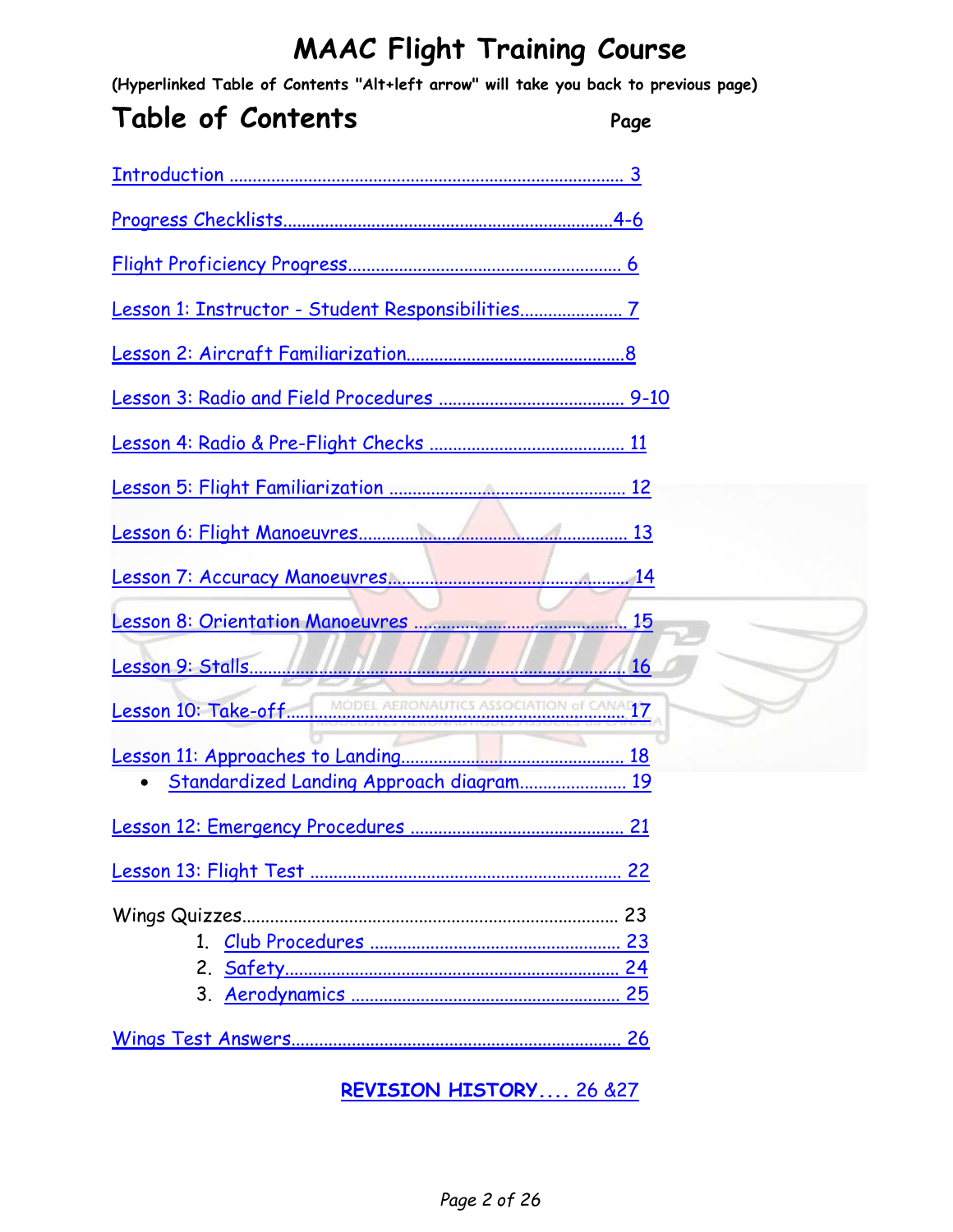#### **Introduction**

Welcome to the Model Aeronautics Association of Canada training program. This program will teach you the basics of flying radio controlled model aircraft and is MAAC's best effort to assist you in the process.

The main focus of the training is on 'Fixed Wing' aircraft which is recommended as a basis for flying other aircraft. The basic "manoeuvres" in this course apply for flying Multi-Rotor aircraft or helicopters.

The Safety Guidelines presented in this Training guide also apply to water based aircraft (i.e. floatplanes, seaplanes, etc.).

There is nothing in this program that guarantees that you will become a successful R/C pilot. Nor, are there any expectations on how long it will take to complete this program. Like everything else, your success will all depend on your willingness to spend the time and practice.

This program is a series of lessons designed to build upon previous lessons to develop the skill and confidence, which will allow you to thoroughly enjoy your new hobby.

Upon completion of these lessons, you will be ready to take your "A Wings" test. This test is designed such that you can demonstrate to the club's satisfaction that you are able to control your plane safely. After passing this test, you will be allowed to fly without an instructor present.

Hopefully, the completion of your "A Wings" is only the beginning of your learning and will serve as an incentive to get out and fly. Where you go from here is up to you. Good Luck and enjoy!

#### *Reminder*

You must learn to crawl before walking and walk before running. For this reason, MAAC strongly recommends that you start your flight instruction on a trainer and then evolve to more advanced planes.

A trainer will enable you to learn easier and it will simplify your instructor's roles. Your plane will last you longer with less chance of a serious crash.

Remember, even the jet fighter pilots learn to fly in trainers before advancing to jets; - leave the scale planes until after you have learned to fly.

#### *SAFETY FIRST, FUN SECOND*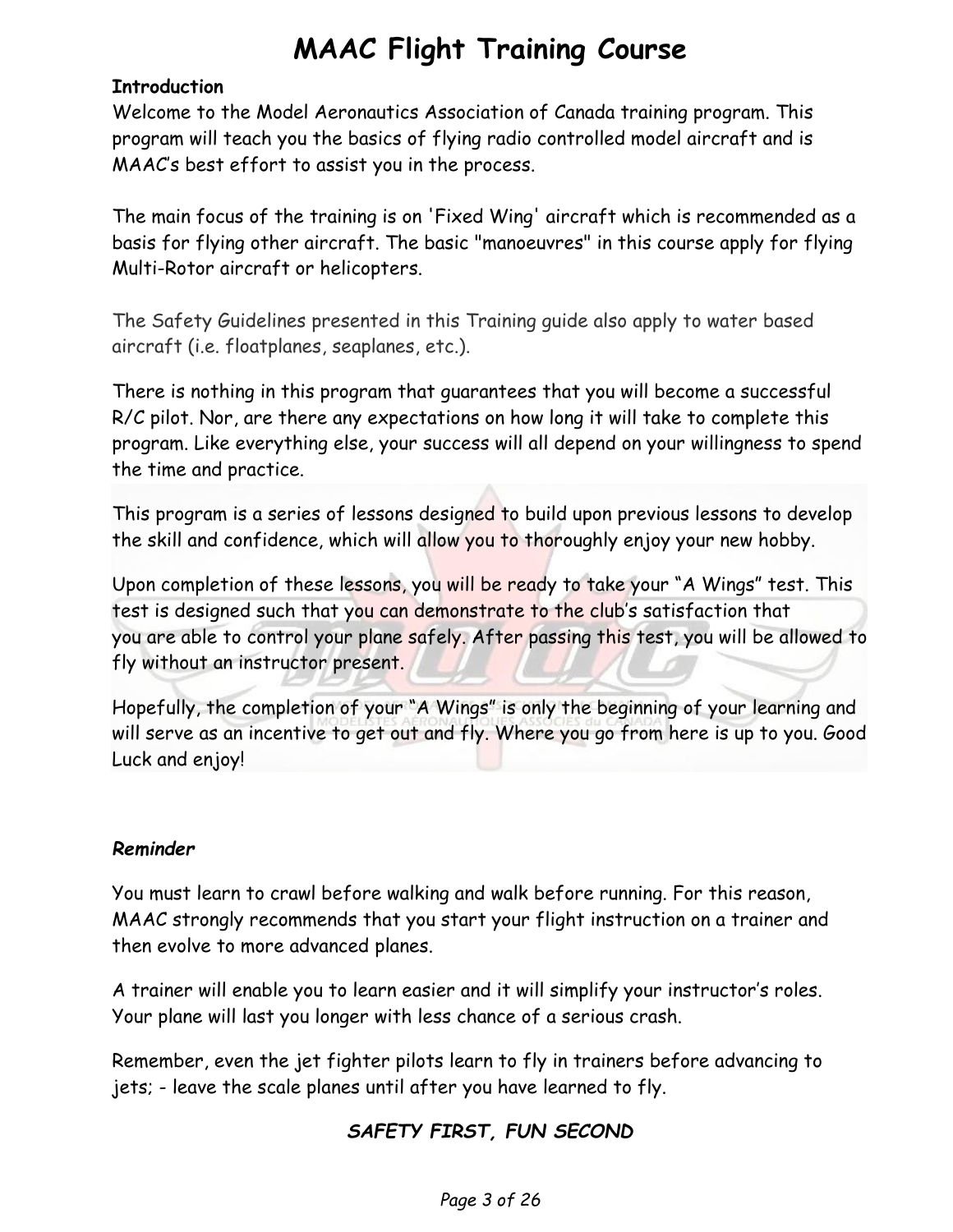Thank you to the Victoria Radio Control Modellers Society for letting MAAC use their Flight Training Course which will become the national standard. Thank you to the Soo Modellers of Sault Ste Marie, Ontario for material in the 2017 version of the course.

#### <span id="page-3-0"></span>**PROGRESS CHECK LISTS**

Student to present 'progress' check list to Instructor prior to each days training. The instructor will initial each item when covered.

#### *FLIGHT PROFICIENCY*

**INSTRUCTORS NOTE:** You are to demonstrate each step of the particular lesson to be learned.

Inst. Initial Date

**Field Layout** (Please review with student to ensure understanding)

| Parking                                                                   |  |
|---------------------------------------------------------------------------|--|
| Gate (rules, keys, lock compo)                                            |  |
| Transmitter Impound                                                       |  |
| "Discuss frequency control method contained<br>in Club Field Rule"        |  |
| Flying Boundaries explained                                               |  |
| Flying site property                                                      |  |
| Flying restrictions                                                       |  |
| Runway (Pilot positions)                                                  |  |
| Windsock                                                                  |  |
| Pit Area Rules - Safety<br>- control method contained in Club Field Rules |  |
| Flying restrictions for Members without "A" Wings                         |  |
| Club Information Test completed                                           |  |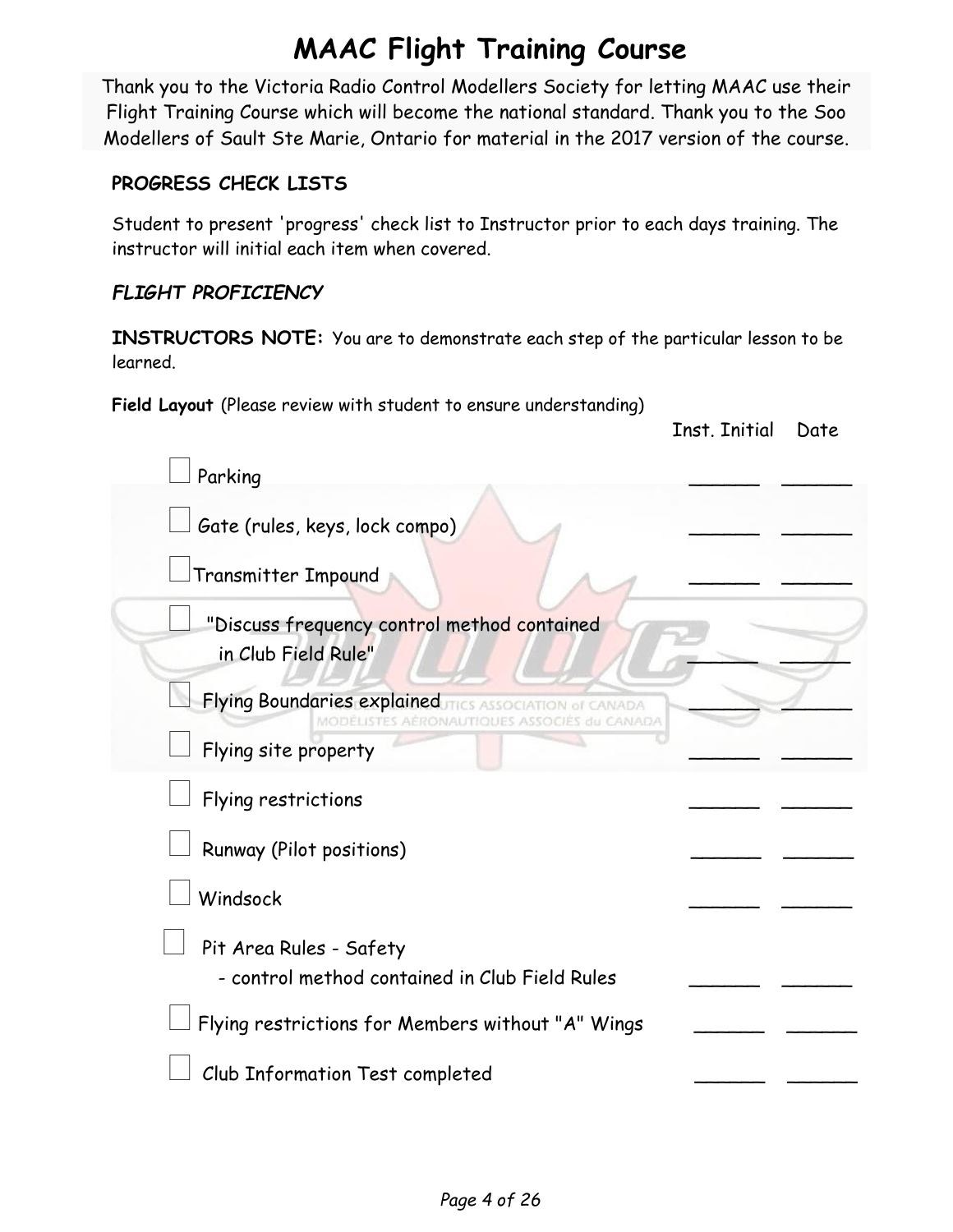<span id="page-4-0"></span>

|          |                                                                                 | Inst. Initial | Date |
|----------|---------------------------------------------------------------------------------|---------------|------|
|          | Engine                                                                          |               |      |
|          | Radio (receiver and servos)                                                     |               |      |
| Aircraft | Fuel system                                                                     |               |      |
|          | Balance                                                                         |               |      |
|          | Flight Controls: Direction and throw;<br>- Hinges and Clevises etc., Dual Rates |               |      |
|          | <b>Explanation of Battery Charging requirements</b>                             |               |      |
|          | Electric motor safety reviewed.                                                 |               |      |
|          | Lipo Battery care reviewed                                                      |               |      |
|          |                                                                                 |               |      |
|          | <b>Student/Instructor Notes:</b>                                                |               |      |
|          |                                                                                 |               |      |
|          | MODELISTES AERONAUTIQUES<br>ASSOCIES du CANADA                                  |               |      |
|          |                                                                                 |               |      |
|          |                                                                                 |               |      |
|          |                                                                                 |               |      |
|          |                                                                                 |               |      |
|          |                                                                                 |               |      |
|          |                                                                                 |               |      |
|          |                                                                                 |               |      |
|          |                                                                                 |               |      |
|          |                                                                                 |               |      |
|          |                                                                                 |               |      |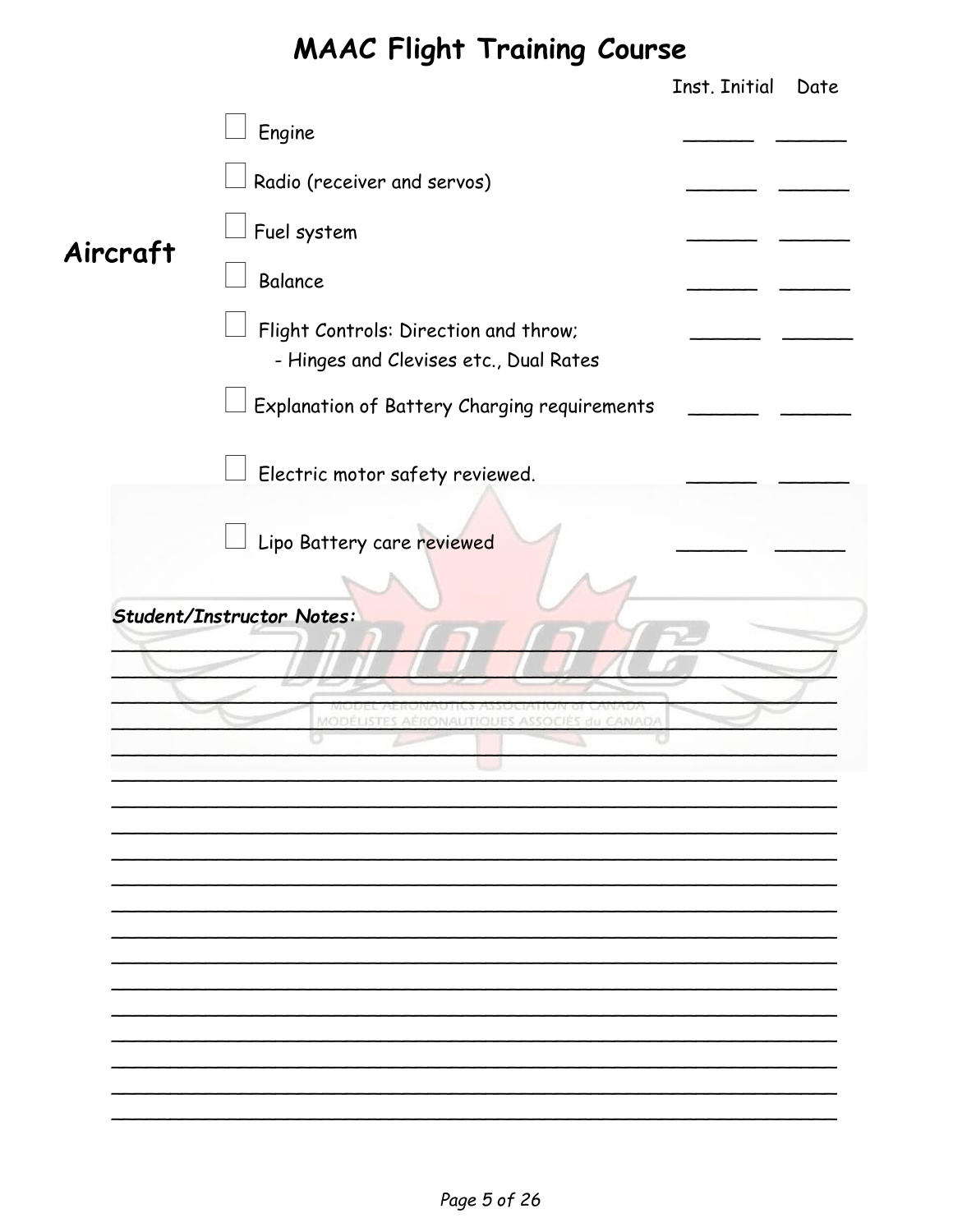#### *FLIGHT PROFICIENCY PROGRESS*

**INSTRUCTORS NOTE:** You are to demonstrate each step of the particular lesson to be learned.

Show the student what it looks like. When the student understands the control input sequences and reasons for them, then give the student control. You are to initial and date each sequence when the student has shown they have mastered it.

| 1. Taxiing out - right and left turns                        |  |
|--------------------------------------------------------------|--|
|                                                              |  |
| 2. Taxiing in - right and left turns                         |  |
| 3. Taxi down center of runway at medium speed                |  |
| 4. Straight and Level Flight                                 |  |
| 5. Left Turns maintaining height                             |  |
| 6. Right Turns maintaining height                            |  |
| 7. Trim for level flight various power settings              |  |
| 8. Horizontal 8s                                             |  |
| 9. Tracking over runway at 150 ft.-75 ft.-25 ft.             |  |
| 10. Slow Flying<br>INAUTICS ASSOCIATION of CANADA            |  |
| <b>LI CANADA</b><br>ASSOCIES<br>11. Trimming for slow flying |  |
| 12. Stalls and recovery                                      |  |
| 13. Take off, Climb, Level off<br>- reduce power and trim    |  |
| 14. Landings (Discuss why take off and land into wind)       |  |
| 15. Take off; trim for level, slow flight, and land. __      |  |
| 16. Overshoots                                               |  |
| 17. Touch and Goes                                           |  |
| 18. Dead Stick Demo - by instructor only, S turns etc.       |  |
| 19. "A" Wings practice                                       |  |
| 20. Recommended for "A" Wings test Date                      |  |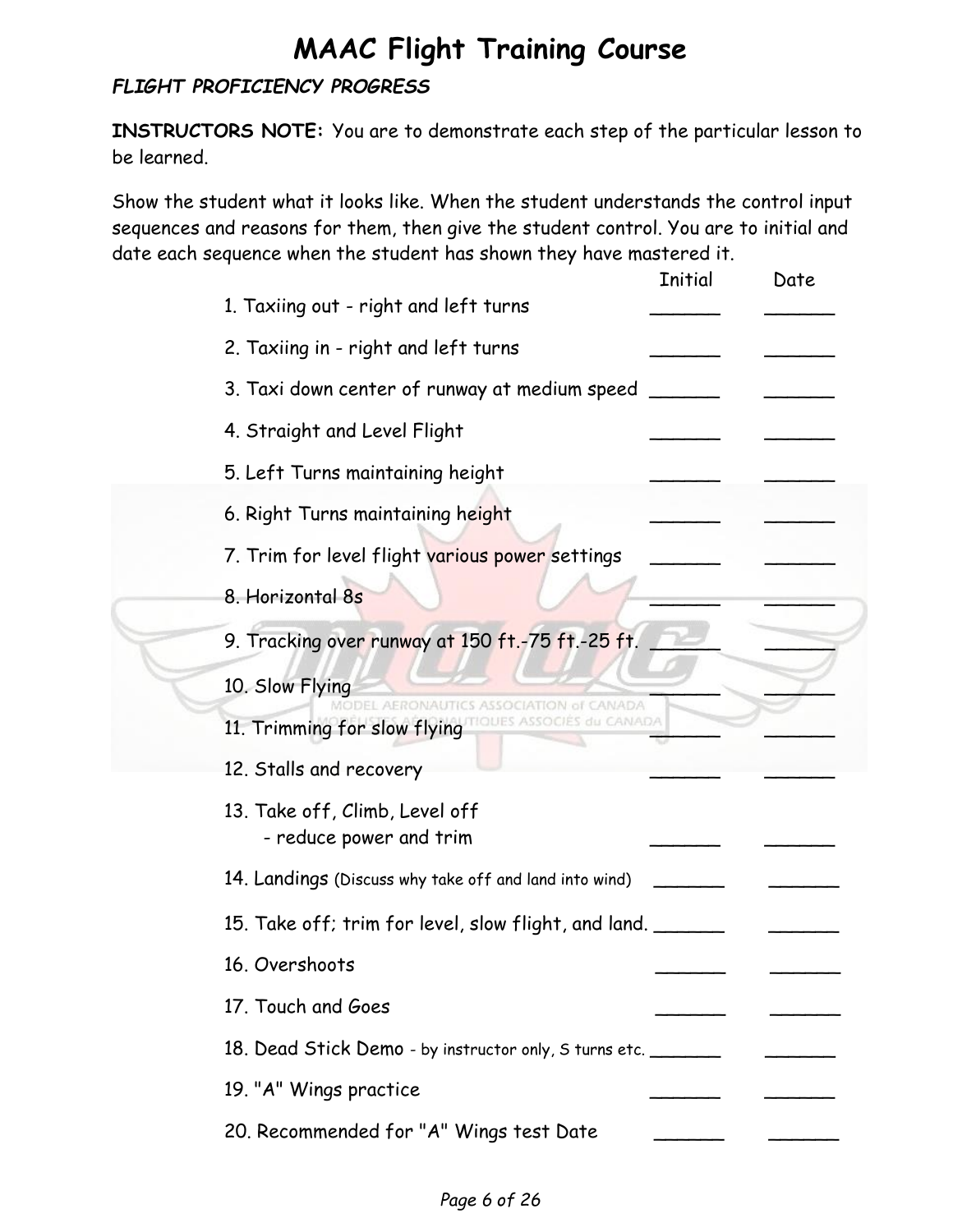**Airfield Layout**

*Your club Air Field layout should be attached*

#### <span id="page-6-0"></span>**Lesson 1: Instructor - Student Responsibilities**

You are about to embark upon the Primary Flight Training Course of Model Aeronautics Association of Canada.

Although your may seek instruction from any club instructor your primary instructor is: Name: \_\_\_\_\_\_\_\_\_\_\_\_\_\_\_\_\_\_\_\_\_\_\_\_\_\_\_\_\_\_\_ Phone:\_\_\_\_\_\_\_\_\_\_\_\_\_\_\_\_\_\_\_

The instructor will work with you and monitor your progress.

Your instructor has met the qualifications of MAAC. In doing so has accepted the responsibility to teach you to become a responsible and safe pilot who can be proud of their flying abilities and an enjoyable fellow club member. If the instructor ignores their responsibility, you may be a pilot who is a hazard to yourself and other persons wherever you fly. You may seek training assistance from any other club instructor. However you should look to your designated instructor as your primary source of assistance.

You may not take your "A" Wings test until your instructor, or the Chief Instructor has signed below indicating that you have completed the elements of your primary training program and you are ready for your "A" Level Wings test.. You must pass your "A" Wings test before you are allowed to fly at the club field without supervision.

As a student, you have shown interest to acquire your first trainer aircraft; seek out the Local Club and join this training program. It is your responsibility to apply yourself diligently to learn and apply the material presented in this course. By doing so, you will learn the minimum amount of information and skills to allow you to safely enjoy radio controlled flight.

Each section of this course deals with a different aspect of flying a radio controlled model aircraft.

Your instructor will explain and demonstrate each element of each lesson. Where applicable the element will demonstrated in the air "*using your aircraft".* You will have opportunities to perform each element and receive an evaluation from your instructor. In each lesson there is a space for a club instructor to "initial" that the material has been reviewed with you. It is important that you keep your training program with you at all times and ensure that instructors initial elements after they have been covered. Other club instructors will use the initials and notes to assist you when your instructor is absent.

<span id="page-6-1"></span>*I recommend that \_\_\_\_\_\_\_\_\_\_\_\_\_\_\_\_\_\_\_ take the MAAC "A" Wings test/quiz.* Instructor; *\_\_\_\_\_\_\_\_\_\_\_\_\_\_\_\_\_\_\_\_\_\_\_\_\_\_\_\_\_\_\_\_\_\_\_\_\_\_\_\_\_\_*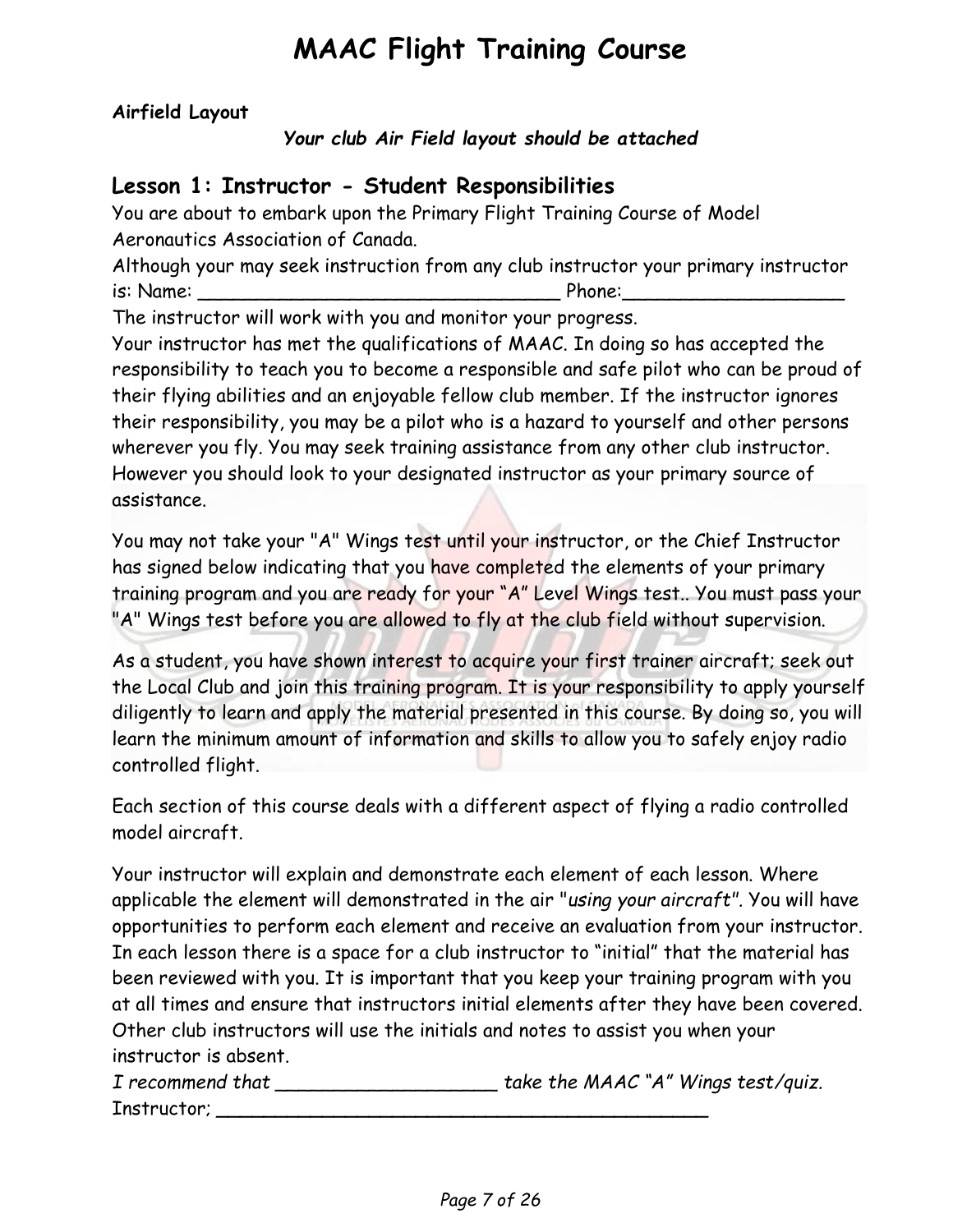#### **Lesson 2: Aircraft Familiarization**

*Purpose:* To teach the student how to properly pre-flight their model.

#### *Objective:*

At the completion of the lesson the student should be able to inspect their model and identify any deficiencies that could cause a malfunction or safety hazard. They will be able to start and adjust the engine properly and/or electric power system.

#### *Elements:*

Inspection of aircraft structure, center of gravity and longitudinal balance.

Inspection of radio installation.

 Inspection of all linkages and control surfaces including controls for proper throw, direction and freedom of movement

Engine, fuel system installation and security (including propellers).

 Instructor's demonstration of safe engine starting procedure and starting of engine or safely arms electric motor.

 Student starts and adjusts engine or safe battery connection and sequence of arming for electric motor.

Instructor teaches student how to identify rich and lean Internal Combustion engine settings.

 Instructor teaches student how to adjust the idle mixture to get optimum performance from that type of I.C. engine.

Electric Motor power system safety; see MAP 06 - [Tips for Operating Electric Powered Models](https://secure.maac.ca/get_document.php?document_id=69)

#### *Evaluation:*

Student should be able to perform lesson objectives.

#### **THIS LESSON SHOULD BE REVIEWED AS NECESSARY AT THE START OF ALL LESSONS IN THE PRIMARY TRAINING COURSE.**

*\_\_\_\_\_\_\_\_\_\_\_\_\_\_\_\_\_\_\_\_\_\_\_\_\_\_\_\_\_\_\_\_\_\_\_\_\_\_\_\_\_\_\_\_\_\_\_\_\_\_\_\_\_\_\_\_\_\_\_\_\_\_ \_\_\_\_\_\_\_\_\_\_\_\_\_\_\_\_\_\_\_\_\_\_\_\_\_\_\_\_\_\_\_\_\_\_\_\_\_\_\_\_\_\_\_\_\_\_\_\_\_\_\_\_\_\_\_\_\_\_\_\_\_\_ \_\_\_\_\_\_\_\_\_\_\_\_\_\_\_\_\_\_\_\_\_\_\_\_\_\_\_\_\_\_\_\_\_\_\_\_\_\_\_\_\_\_\_\_\_\_\_\_\_\_\_\_\_\_\_\_\_\_\_\_\_\_ \_\_\_\_\_\_\_\_\_\_\_\_\_\_\_\_\_\_\_\_\_\_\_\_\_\_\_\_\_\_\_\_\_\_\_\_\_\_\_\_\_\_\_\_\_\_\_\_\_\_\_\_\_\_\_\_\_\_\_\_\_\_*

#### *Student/Instructor Notes:*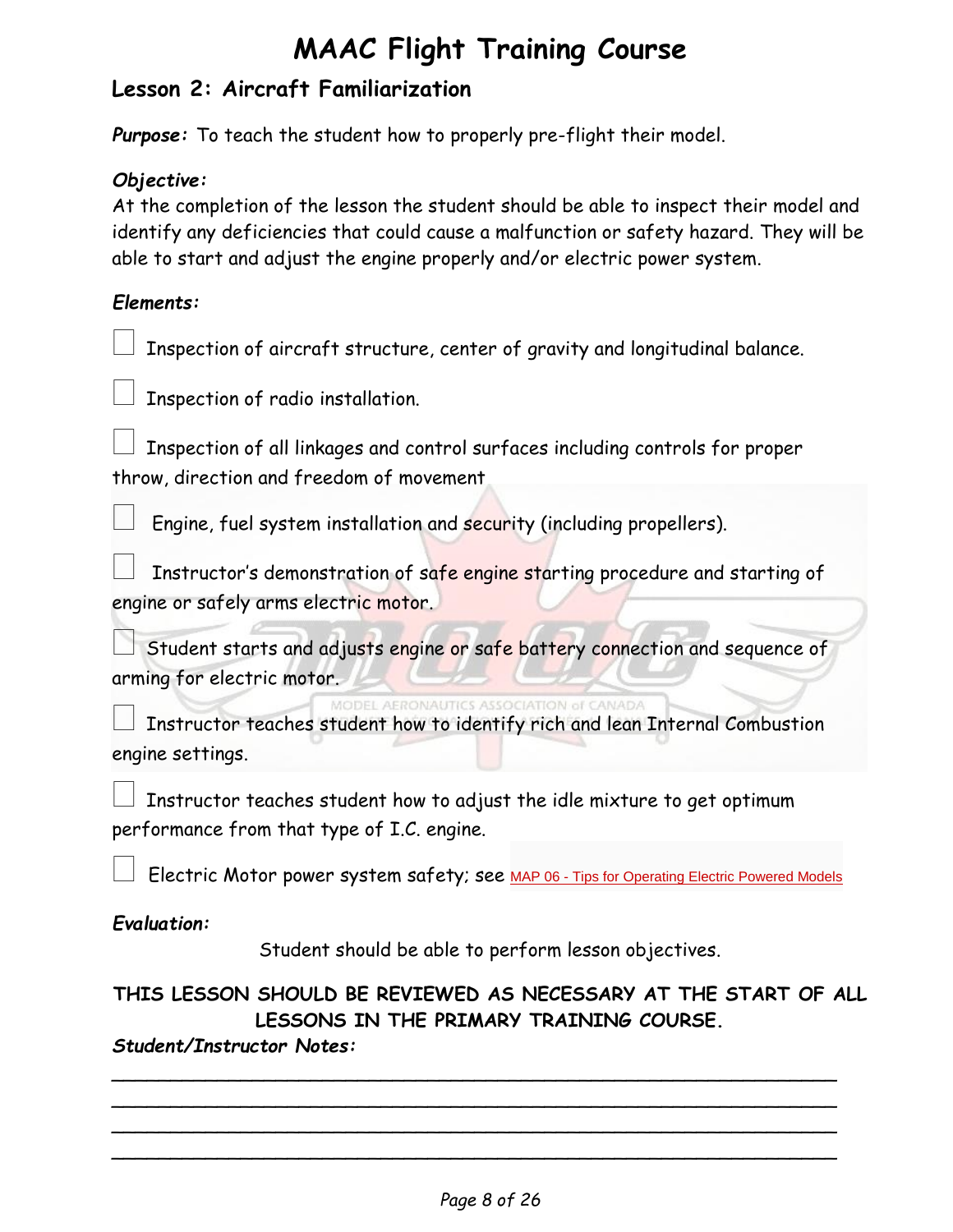#### <span id="page-8-0"></span>**Lesson 3: Field Procedures**

#### *Purpose:*

To familiarize the student with all safety aspects associated with model aircraft both on the ground and in the air. Also to ensure good flying habits per MAAC Guidelines which are used at all MAAC/AMA (Academy of Model Aeronautics - United States) events.

#### *Objective:*

At the completion of the lesson the student will be aware of all MAAC and Club safety rules and field procedures. The student shall also be able to perform a pre-flying session and pre-flight check list.

#### *Elements:*

#### *MAAC SAFETY AND FIELD RULES*

 $\Box$  Student to be given a copy of your clubs Flying Site Rules.

 $\Box$  Review club frequency control procedure. MAAC insurance is mandatory to fly.

 $\Box$  "A" Wings qualification before solo flying.

 $\Box$  No taxiing in the pit area - Turn Engines off when clear of runway after landing.

There will be absolutely **NO FLYING**:

1. Over any general area where people or equipment/vehicles are active.

2. Behind the flight line no matter how far away from the runway. No flying over the pits, car parking.

**Note: The presence of people or equipment/vehicles in 'the overfly area' could easily require that no flying take place at all!**

 $\Box$  Maximum aircraft flying at a time per club rules.

 $\Box$  MAAC noise limits apply measured at 3 meters (10 feet) with full throttle. As of April 1999, MAAC noise guide lines are:

98 dba @ 3 meters on hard surface

 $\Box$  96 dba @ 3 meters on soft surface

 $\Box$  Review club field rules regarding noise control.

 $\Box$  When flight line is busy; Flight Station possession time is limited to 15 minutes (recommended) per flight.

 *All aircraft shall be flown in a safe manner with consideration to others at the field.*

 *Aircraft shall be flown in a fashion so as to minimize the noise footprint as perceived in adjacent areas.*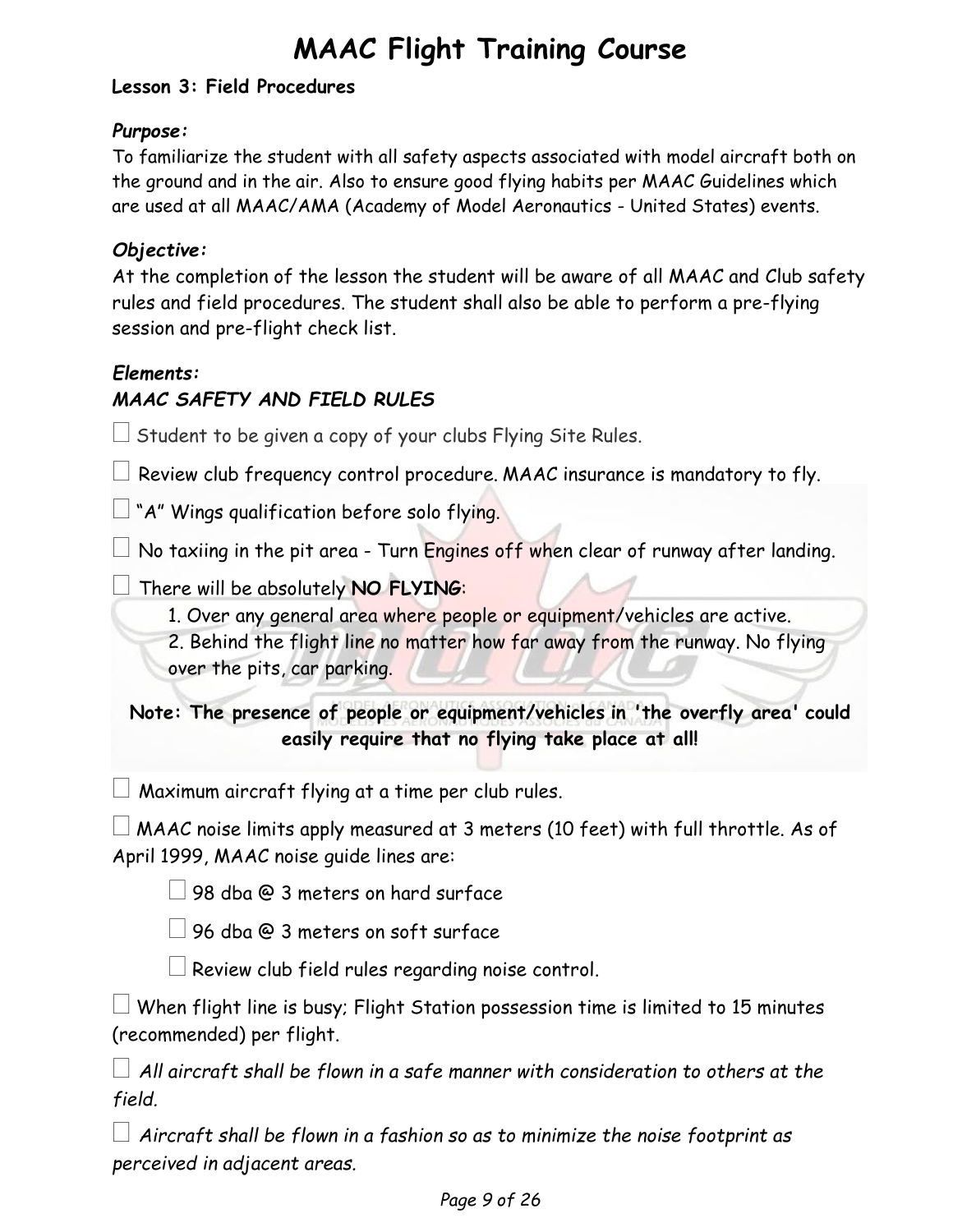#### **Lesson 3: Field Procedures cont;**

 $\Box$  Unaccompanied spectators (any observer who is not a club member unless invited) and animals must stay out of the pit area.

No "engine break in" the pit area while other members are flying.

 $\Box$  Follow club procedures for Transmitter control.

 $\Box$  No flying before club posted times.

Pilots shall announce their intention to take off or land.

 $\Box$  Landing aircraft shall have the "right of way".

 $\Box$  Fly a "wagon wheel" (Oval or Race Track) circuit when two or more aircraft are present in the air spotters are Strongly advised (a must at some clubs).

 $\Box$  It is advisable that when in the pit area, aircraft shall be placed between the pilot and the runway to promote an unobstructed view of other persons, pilots, parked and flying models to promote the timely awareness of a potential hazard.

Importance of MAAC and MAAC safety rules.

• Link to MAAC Safety Document link page; MSD 06 - [General Category R/C Model Aircraft](https://secure.maac.ca/get_document.php?document_id=38): - has been reviewed by the student.

 $\Box$  Enforcement of MAAC safety rules

*Note: If you are flying in another flying field or country it is up to YOU to find out what the club rules are before you fly. (The program wants you to be a good guest.)* MODÉLISTES AÉRONAUTIQUES ASSOCIÉS du CANADA

<span id="page-9-0"></span>*\_\_\_\_\_\_\_\_\_\_\_\_\_\_\_\_\_\_\_\_\_\_\_\_\_\_\_\_\_\_\_\_\_\_\_\_\_\_\_\_\_\_\_\_\_\_\_\_\_\_\_\_\_\_\_\_\_\_\_\_\_\_ \_\_\_\_\_\_\_\_\_\_\_\_\_\_\_\_\_\_\_\_\_\_\_\_\_\_\_\_\_\_\_\_\_\_\_\_\_\_\_\_\_\_\_\_\_\_\_\_\_\_\_\_\_\_\_\_\_\_\_\_\_\_ \_\_\_\_\_\_\_\_\_\_\_\_\_\_\_\_\_\_\_\_\_\_\_\_\_\_\_\_\_\_\_\_\_\_\_\_\_\_\_\_\_\_\_\_\_\_\_\_\_\_\_\_\_\_\_\_\_\_\_\_\_\_ \_\_\_\_\_\_\_\_\_\_\_\_\_\_\_\_\_\_\_\_\_\_\_\_\_\_\_\_\_\_\_\_\_\_\_\_\_\_\_\_\_\_\_\_\_\_\_\_\_\_\_\_\_\_\_\_\_\_\_\_\_\_ \_\_\_\_\_\_\_\_\_\_\_\_\_\_\_\_\_\_\_\_\_\_\_\_\_\_\_\_\_\_\_\_\_\_\_\_\_\_\_\_\_\_\_\_\_\_\_\_\_\_\_\_\_\_\_\_\_\_\_\_\_\_ \_\_\_\_\_\_\_\_\_\_\_\_\_\_\_\_\_\_\_\_\_\_\_\_\_\_\_\_\_\_\_\_\_\_\_\_\_\_\_\_\_\_\_\_\_\_\_\_\_\_\_\_\_\_\_\_\_\_\_\_\_\_ \_\_\_\_\_\_\_\_\_\_\_\_\_\_\_\_\_\_\_\_\_\_\_\_\_\_\_\_\_\_\_\_\_\_\_\_\_\_\_\_\_\_\_\_\_\_\_\_\_\_\_\_\_\_\_\_\_\_\_\_\_\_ \_\_\_\_\_\_\_\_\_\_\_\_\_\_\_\_\_\_\_\_\_\_\_\_\_\_\_\_\_\_\_\_\_\_\_\_\_\_\_\_\_\_\_\_\_\_\_\_\_\_\_\_\_\_\_\_\_\_\_\_\_\_ \_\_\_\_\_\_\_\_\_\_\_\_\_\_\_\_\_\_\_\_\_\_\_\_\_\_\_\_\_\_\_\_\_\_\_\_\_\_\_\_\_\_\_\_\_\_\_\_\_\_\_\_\_\_\_\_\_\_\_\_\_\_*

*Notes:*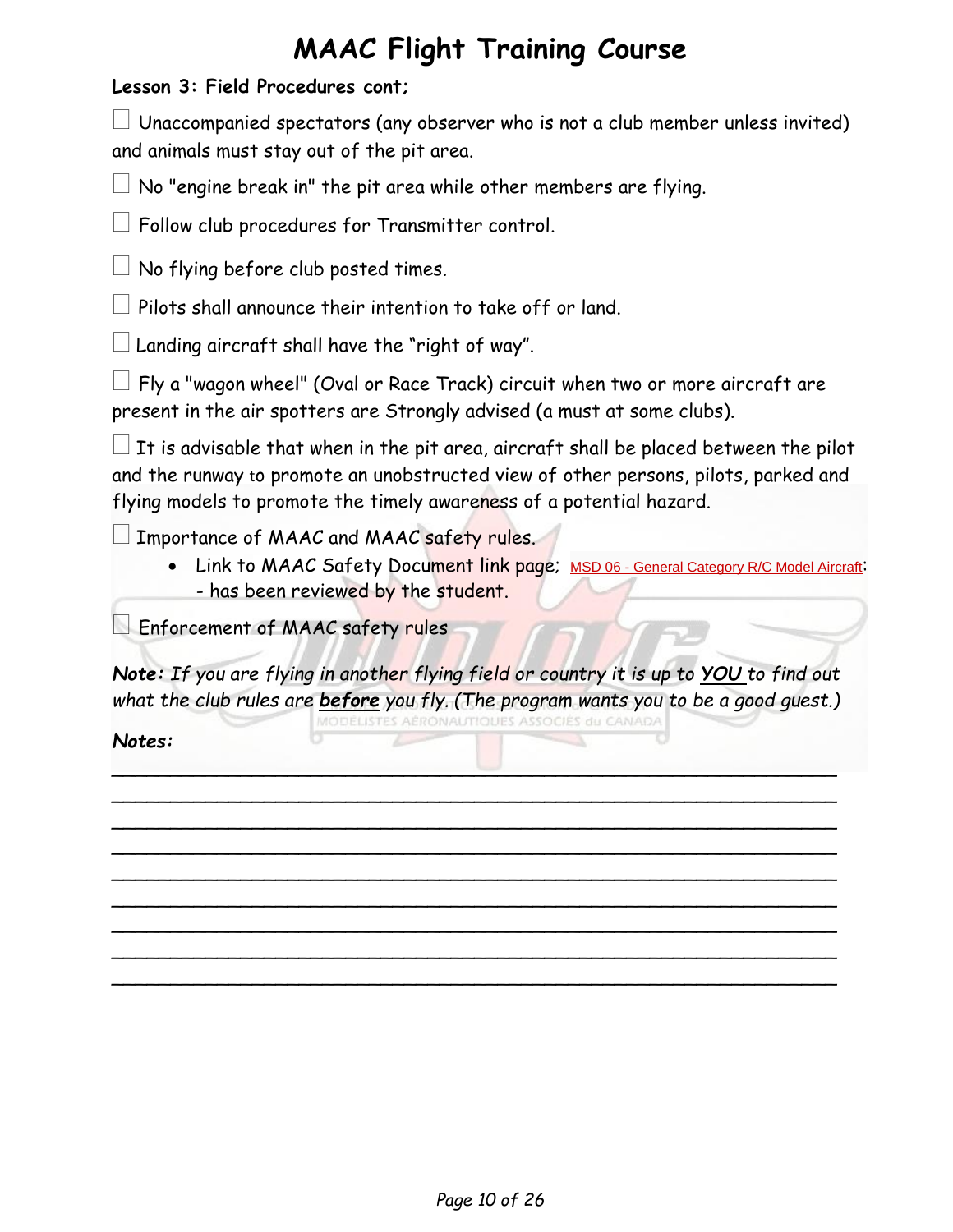<span id="page-10-0"></span>

| Lesson 4: Radio & Pre-Flight Checks-Student should be able to perform lesson objectives<br>before each flying session:                                                                       |
|----------------------------------------------------------------------------------------------------------------------------------------------------------------------------------------------|
| Range Check - correct model on radio must be done on each model before the first flight<br>of the day.                                                                                       |
| Consult Radio manual for Transmitter to Receiver range check procedure.                                                                                                                      |
| Overfly area is clear of people & vehicles before each flight.<br>Pre-Start                                                                                                                  |
| Frequency/Identification Board - Peg in Place [                                                                                                                                              |
| Receiver Battery - Voltage Check                                                                                                                                                             |
| Radio Antenna - set o.k.                                                                                                                                                                     |
| Radio Transmitter - On, Radio Receiver - On and Checked for Interference (All control<br>surfaces stable.)                                                                                   |
| Transmitter Operation Check - Aircraft Control surfaces checked for correct direction.                                                                                                       |
| Throttle set                                                                                                                                                                                 |
| <b>Start</b>                                                                                                                                                                                 |
| Aircraft Secure                                                                                                                                                                              |
| $\Box$ All Clear - Ahead (prop) and Behind                                                                                                                                                   |
| Run Up - Mixture Set (engine testing to take place in testing area)                                                                                                                          |
| Idle - Reliable                                                                                                                                                                              |
| $\Box$ Fail Safe Check completed - engine running - secure aircraft - Turn transmitter off -<br>engine should go to minimum or shut off.<br>Pre-Takeoff                                      |
| $\Box$ Fly over area clear of people & vehicles - Checked                                                                                                                                    |
| $\Box$ Engine check - Full Power - Performance O.K.                                                                                                                                          |
|                                                                                                                                                                                              |
| $\Box$ Rate Switches - Set                                                                                                                                                                   |
| $\Box$ Trims - Set for Take-off                                                                                                                                                              |
| Timer - On                                                                                                                                                                                   |
|                                                                                                                                                                                              |
| $\!\!\!\Box$ Runway - Clear                                                                                                                                                                  |
| "Announce" - intention to take off to other pilots on flight line.<br>Evaluation: THIS LESSON SHOULD BE REVIEWED AS NECESSARY AT THE START OF ALL<br>LESSONS IN THE PRIMARY TRAINING COURSE. |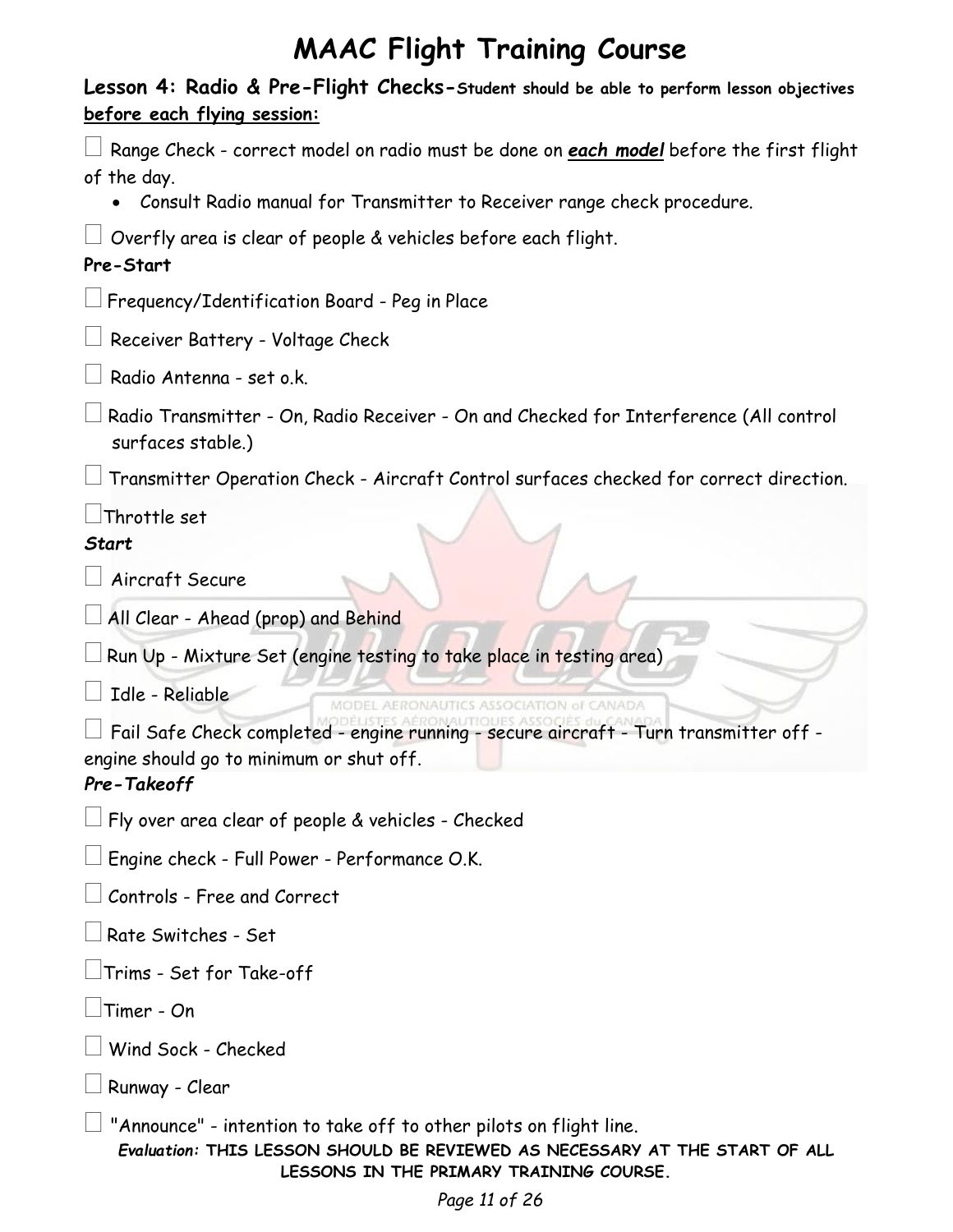#### **Lesson 5: Flight Familiarization**

#### *Purpose:*

To introduce the student to what controls the model in flight - "Directional Control".

#### *Objective:*

To ensure that the student learns the model's control surfaces and how they affect the model in flight.

#### *Elements:*

 $\Box$  On the ground; instructor to familiarize the student with controls (pitch, yaw and power) and what kind of affect they will have on the aircraft in flight.

The procedures used by the instructor to give the transmitter to the student and taking over during the flight will be explained.

*Note: As each instructor has different preferences concerning the process of exchanging the transmitter the student should ensure they have reviewed and understands this procedure with new instructors.*

 $\Box$  Instructor flies and lands the student's model to evaluate its performance and air worthiness.

This flight determines any changes necessary for control throws and trims*.* If the instructor can trim the aircraft without landing the aircraft, the transmitter will be passed to the student or **the use of a buddy box is strongly recommended.**

 $\Box$  With the assistance and direction of the instructor, the student will start the process of becoming familiar with the controls.

 $\Box$  The student will strive to keep the model in level flight and follow turning instructions given by the instructor.

 $\Box$  When the student becomes tired or disoriented, pass the transmitter back to the instructor or ask the instructor to take control from the buddy box.

*Note: It is the student's responsibility to pass the transmitter back to the instructor in time for the instructor to take corrective action to prevent a crash. Concentrate on flying within your ability. If you become disoriented or confused, pass the transmitter back to the instructor.*

#### *Evaluation:*

The lesson is complete when the instructor has determined that the student is able to determine and execute proper control inputs to achieve a desired change in the model's attitude.

<span id="page-11-0"></span> $\sim$  . The contract of the contract of the contract of the contract of the contract of the contract of the contract of \_\_\_\_\_\_\_\_\_\_\_\_\_\_\_\_\_\_\_\_\_\_\_\_\_\_\_\_\_\_\_\_\_\_\_\_\_\_\_\_\_\_\_\_\_\_\_\_\_\_\_\_\_\_\_\_\_\_\_\_\_\_  $\sim$  . The contract of the contract of the contract of the contract of the contract of the contract of the contract of \_\_\_\_\_\_\_\_\_\_\_\_\_\_\_\_\_\_\_\_\_\_\_\_\_\_\_\_\_\_\_\_\_\_\_\_\_\_\_\_\_\_\_\_\_\_\_\_\_\_\_\_\_\_\_\_\_\_\_\_\_\_

Proficiency and accurate control are not critical at this point.

*Notes:*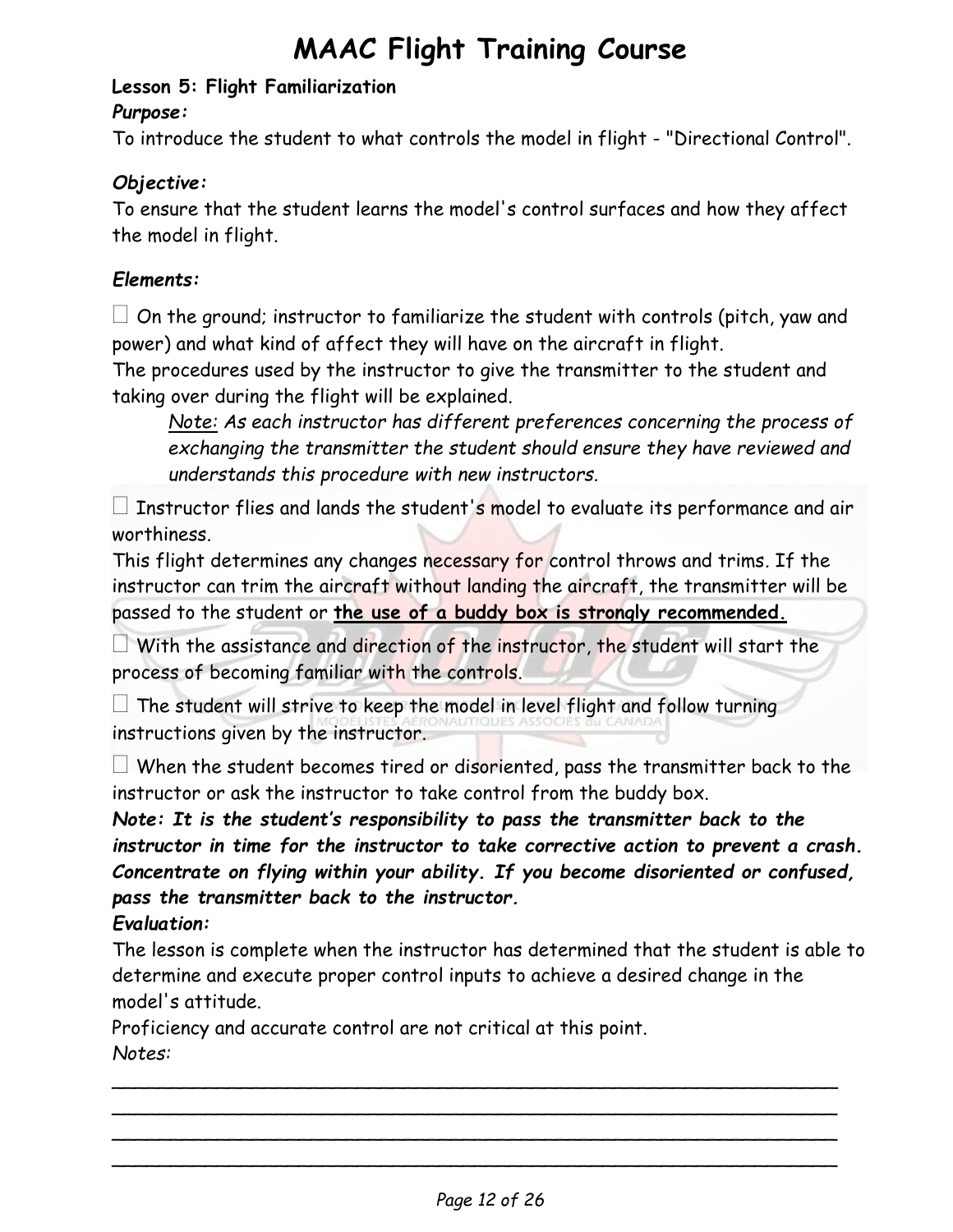#### **Lesson 6: Flight Maneuvers**

#### *Purpose:*

To acquaint the student with the basic flight maneuvers.

#### *Objective:*

During basic maneuvering, teach the student to properly control the model.

#### *Elements:*

 $\Box$  Level flight and trim. (Ailerons and elevator)

 $\Box$  Banked turns. (30 degrees)

 $\Box$  Straight climbs. (add power and trim)

 $\Box$  Climbing turns.

 $\Box$  Gliding. (idle power and trim)

Disorientation. (Silhouette and R+L reversal with inbound aircraft).

**NOTE:** An explanation of disorientation and the use of trim should proceed this lesson. The five maneuvers should be taught in the order listed, if possible.

#### *Evaluation:*

The lesson is complete when the student can perform the maneuvers without assistance from the instructor. Each maneuver should be done with a reasonable degree of accuracy. Example:

 $\sim$  . The contract of the contract of the contract of the contract of the contract of the contract of the contract of  $\sim$  . The contract of the contract of the contract of the contract of the contract of the contract of the contract of  $\sim$  . The contract of the contract of the contract of the contract of the contract of the contract of the contract of  $\sim$  . The contract of the contract of the contract of the contract of the contract of the contract of the contract of  $\sim$  . The contract of the contract of the contract of the contract of the contract of the contract of the contract of  $\sim$  . The contract of the contract of the contract of the contract of the contract of the contract of the contract of \_\_\_\_\_\_\_\_\_\_\_\_\_\_\_\_\_\_\_\_\_\_\_\_\_\_\_\_\_\_\_\_\_\_\_\_\_\_\_\_\_\_\_\_\_\_\_\_\_\_\_\_\_\_\_\_\_\_\_\_\_\_  $\sim$  . The contract of the contract of the contract of the contract of the contract of the contract of the contract of  $\sim$  . The contract of the contract of the contract of the contract of the contract of the contract of the contract of  $\sim$  . The contract of the contract of the contract of the contract of the contract of the contract of the contract of

Turns should be fairly smooth and altitude maintained fairly well. Notes: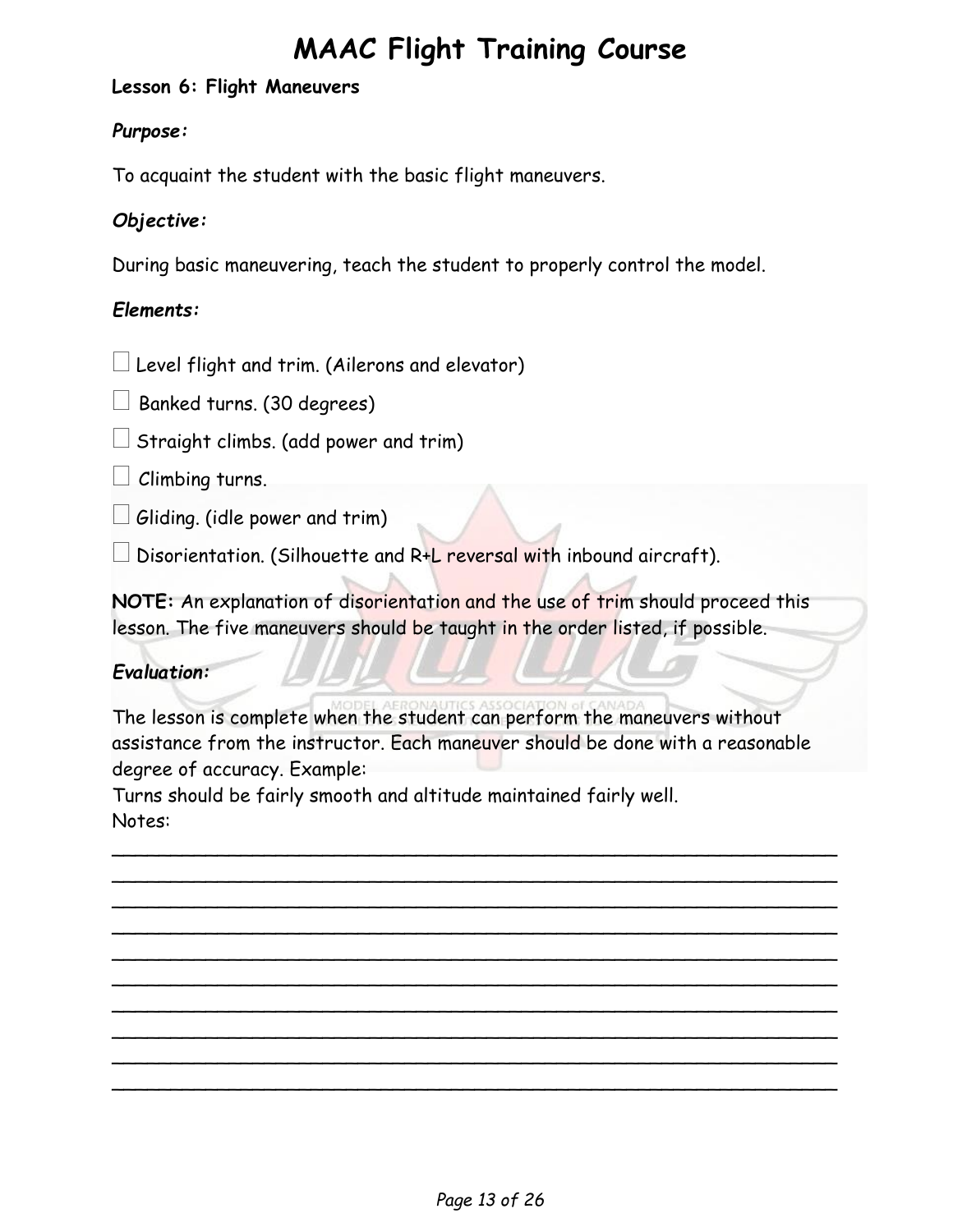#### <span id="page-13-0"></span>**Lesson 7: Accuracy Maneuvers**

#### *Purpose:*

To teach the student to perform the five basic maneuvers to a standard that will develop proficiency in their executions.

#### *Objective:*

To develop the skill and ability of the student to control the model in a specific manner.

#### **Elements:**

 $\Box$  Level flight, maintaining heading and altitude.

 $\Box$  Level flight at reduced power; maintaining heading, altitude and trim.

 $\Box$  Left and right turns to specific headings.

 $\Box$  Climbing turns to specific headings.

 $\Box$  Use of rudder for turns and maintaining straight flight at slower speeds.

 $\Box$  Power off (idle) glides that require the student to maneuver the model to a specific area and approximate altitude.

**Example:** Have the student close the throttle over the one end of the field at 50m and glide to the other end at an altitude of about 30m.

**NOTE:** Keep in mind that the object is to develop skill and ability, AND an awareness of the model's position relative to directions and altitude. Don't insist on mechanical precision. Review disorientation with the student if necessary.

#### *Evaluation:*

The lesson is complete when the student can maneuver the model at the instructor's directions and can demonstrate an ability to control the model in an accurate manner. Notes:

<span id="page-13-1"></span> $\sim$  . The contract of the contract of the contract of the contract of the contract of the contract of the contract of  $\sim$  . The contract of the contract of the contract of the contract of the contract of the contract of the contract of \_\_\_\_\_\_\_\_\_\_\_\_\_\_\_\_\_\_\_\_\_\_\_\_\_\_\_\_\_\_\_\_\_\_\_\_\_\_\_\_\_\_\_\_\_\_\_\_\_\_\_\_\_\_\_\_\_\_\_\_\_\_  $\sim$  . The contract of the contract of the contract of the contract of the contract of the contract of the contract of  $\sim$  . The contract of the contract of the contract of the contract of the contract of the contract of the contract of  $\sim$  . The contract of the contract of the contract of the contract of the contract of the contract of the contract of  $\sim$  . The contract of the contract of the contract of the contract of the contract of the contract of the contract of  $\sim$  . The contract of the contract of the contract of the contract of the contract of the contract of the contract of  $\sim$  . The contract of the contract of the contract of the contract of the contract of the contract of the contract of  $\sim$  . The contract of the contract of the contract of the contract of the contract of the contract of the contract of  $\sim$  . The contract of the contract of the contract of the contract of the contract of the contract of the contract of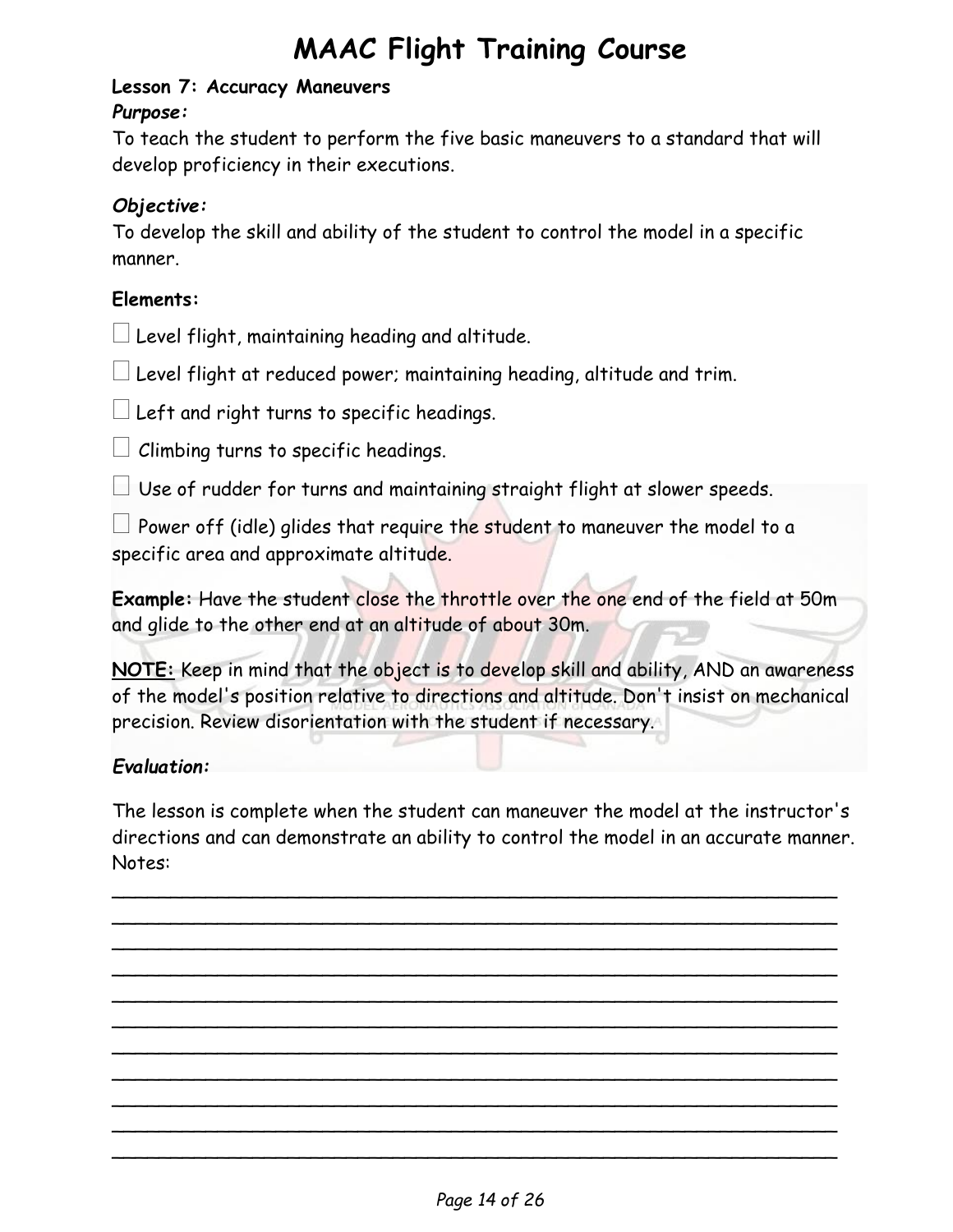#### **Lesson 8: Orientation Manoeuvres**

#### *Purpose:*

To develop the judgment, skill and ability necessary for the student to make a landing.

#### *Objective:*

To teach the student relative to them self to control the model regardless of its heading or direction during flight and while landing. (Directional Control)

#### *Elements:*

 Figure 8 - the students must fly a figure 8 pattern consisting of two 360 degree turns, one left and one right. The student must place the maneuver in front of themselves at a safe distance and altitude.

 $\Box$  The student must fly a rectangular pattern at a safe altitude, with the upwind leg adjacent the landing area.

**NOTE:** The instructor will designate the size, altitude, and distance of both maneuvers.

#### *Evaluation:*

The lesson is complete when the student can fly the Figure 8 without experiencing disorientation and can fly both right and left rectangular patterns consistently and MODÈLISTES AÉRONAUTIQUES ASSOCIÉS du CANADA accurately.

*\_\_\_\_\_\_\_\_\_\_\_\_\_\_\_\_\_\_\_\_\_\_\_\_\_\_\_\_\_\_\_\_\_\_\_\_\_\_\_\_\_\_\_\_\_\_\_\_\_\_\_\_\_\_\_\_\_\_\_\_\_\_ \_\_\_\_\_\_\_\_\_\_\_\_\_\_\_\_\_\_\_\_\_\_\_\_\_\_\_\_\_\_\_\_\_\_\_\_\_\_\_\_\_\_\_\_\_\_\_\_\_\_\_\_\_\_\_\_\_\_\_\_\_\_ \_\_\_\_\_\_\_\_\_\_\_\_\_\_\_\_\_\_\_\_\_\_\_\_\_\_\_\_\_\_\_\_\_\_\_\_\_\_\_\_\_\_\_\_\_\_\_\_\_\_\_\_\_\_\_\_\_\_\_\_\_\_ \_\_\_\_\_\_\_\_\_\_\_\_\_\_\_\_\_\_\_\_\_\_\_\_\_\_\_\_\_\_\_\_\_\_\_\_\_\_\_\_\_\_\_\_\_\_\_\_\_\_\_\_\_\_\_\_\_\_\_\_\_\_ \_\_\_\_\_\_\_\_\_\_\_\_\_\_\_\_\_\_\_\_\_\_\_\_\_\_\_\_\_\_\_\_\_\_\_\_\_\_\_\_\_\_\_\_\_\_\_\_\_\_\_\_\_\_\_\_\_\_\_\_\_\_ \_\_\_\_\_\_\_\_\_\_\_\_\_\_\_\_\_\_\_\_\_\_\_\_\_\_\_\_\_\_\_\_\_\_\_\_\_\_\_\_\_\_\_\_\_\_\_\_\_\_\_\_\_\_\_\_\_\_\_\_\_\_ \_\_\_\_\_\_\_\_\_\_\_\_\_\_\_\_\_\_\_\_\_\_\_\_\_\_\_\_\_\_\_\_\_\_\_\_\_\_\_\_\_\_\_\_\_\_\_\_\_\_\_\_\_\_\_\_\_\_\_\_\_\_ \_\_\_\_\_\_\_\_\_\_\_\_\_\_\_\_\_\_\_\_\_\_\_\_\_\_\_\_\_\_\_\_\_\_\_\_\_\_\_\_\_\_\_\_\_\_\_\_\_\_\_\_\_\_\_\_\_\_\_\_\_\_ \_\_\_\_\_\_\_\_\_\_\_\_\_\_\_\_\_\_\_\_\_\_\_\_\_\_\_\_\_\_\_\_\_\_\_\_\_\_\_\_\_\_\_\_\_\_\_\_\_\_\_\_\_\_\_\_\_\_\_\_\_\_ \_\_\_\_\_\_\_\_\_\_\_\_\_\_\_\_\_\_\_\_\_\_\_\_\_\_\_\_\_\_\_\_\_\_\_\_\_\_\_\_\_\_\_\_\_\_\_\_\_\_\_\_\_\_\_\_\_\_\_\_\_\_ \_\_\_\_\_\_\_\_\_\_\_\_\_\_\_\_\_\_\_\_\_\_\_\_\_\_\_\_\_\_\_\_\_\_\_\_\_\_\_\_\_\_\_\_\_\_\_\_\_\_\_\_\_\_\_\_\_\_\_\_\_\_ \_\_\_\_\_\_\_\_\_\_\_\_\_\_\_\_\_\_\_\_\_\_\_\_\_\_\_\_\_\_\_\_\_\_\_\_\_\_\_\_\_\_\_\_\_\_\_\_\_\_\_\_\_\_\_\_\_\_\_\_\_\_ \_\_\_\_\_\_\_\_\_\_\_\_\_\_\_\_\_\_\_\_\_\_\_\_\_\_\_\_\_\_\_\_\_\_\_\_\_\_\_\_\_\_\_\_\_\_\_\_\_\_\_\_\_\_\_\_\_\_\_\_\_\_ \_\_\_\_\_\_\_\_\_\_\_\_\_\_\_\_\_\_\_\_\_\_\_\_\_\_\_\_\_\_\_\_\_\_\_\_\_\_\_\_\_\_\_\_\_\_\_\_\_\_\_\_\_\_\_\_\_\_\_\_\_\_*

#### *Notes:*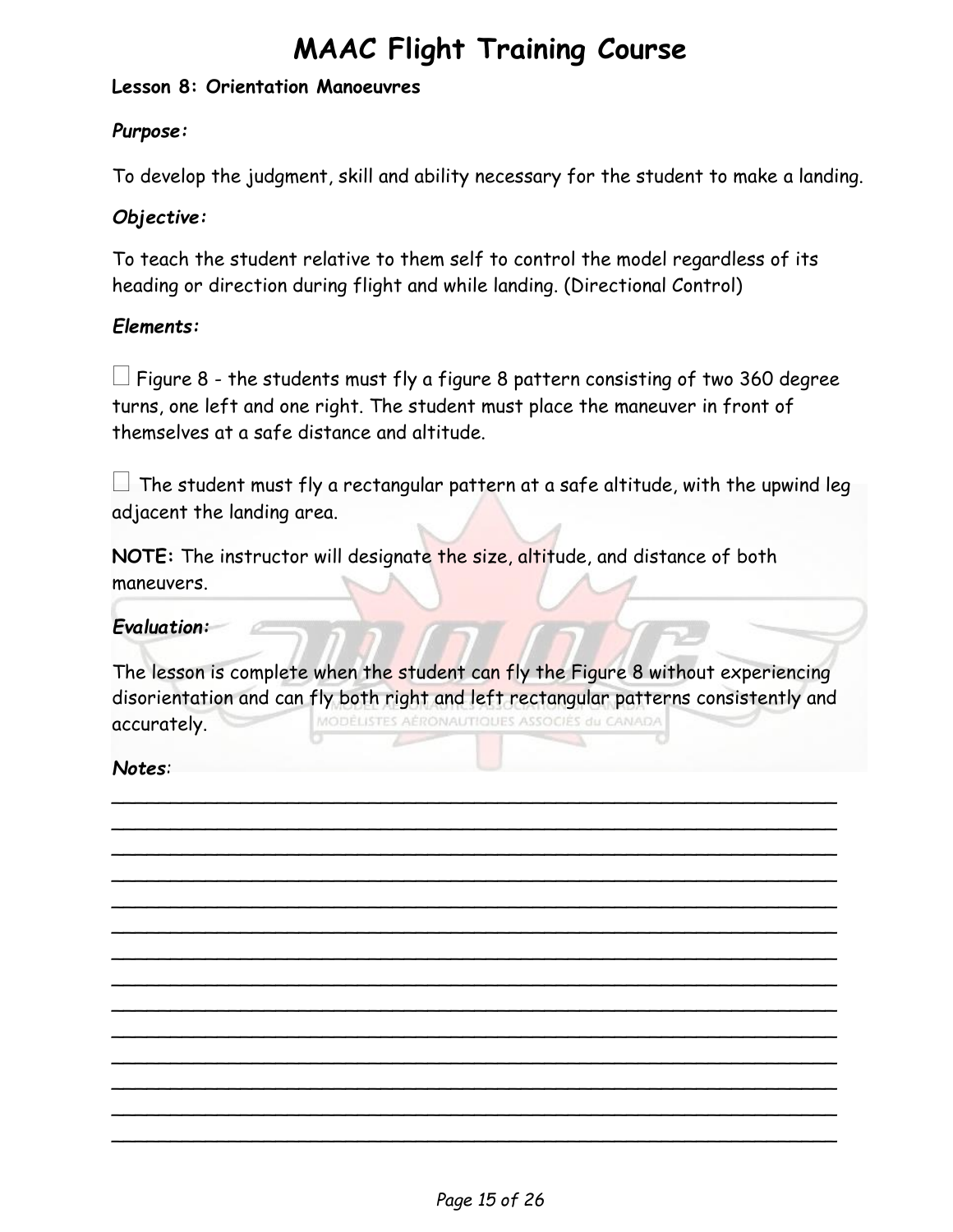<span id="page-15-0"></span>**Lesson 9: Stalls**

#### *Purpose:*

For the student's understand stalls, their cause and avoidance.

#### *Objectives:*

To teach the student to recognize and recover from stalls.

#### *Elements:*

 $\Box$  Pre-flight discussion of stalls; what causes them and how to recover.

Practice of stalls by the student with power and without power.

 $\Box$  Stalls in turns. (Take-off, departure stalls)

**NOTE:** Take-off and departure stalls are almost impossible to set up with most trainers, but do occur in more advanced models. Therefore, it is recommended that, at a high altitude, power be reduced to about 1/3 throttle, and a steep climbing turn entered. The stall entry will look similar to a spin entry with the model rolling towards the high wing. During this lesson it should be emphasized to the student that a stall can occur at any airspeed and is a function of angle of attack.

#### *Evaluation:*

The lesson is complete when the student understands the cause of stalls and has demonstrated the lesson elements and proper recovery. Notes:

 $\Box$  . The contract of the contract of  $\Box$  . The contract of the contract of  $\Box$ \_\_\_\_\_\_\_\_\_\_\_\_\_\_\_\_\_\_\_\_\_\_\_\_\_\_\_\_\_\_\_\_\_\_\_\_\_\_\_\_\_\_\_\_\_\_\_\_\_\_\_\_\_\_\_\_\_\_\_\_\_\_ \_\_\_\_\_\_\_\_\_\_\_\_\_\_\_\_\_\_\_\_\_\_\_\_\_\_\_\_\_\_\_\_\_\_\_\_\_\_\_\_\_\_\_\_\_\_\_\_\_\_\_\_\_\_\_\_\_\_\_\_\_\_\_\_

 $\sim$  . The contract of the contract of the contract of the contract of the contract of the contract of the contract of  $\sim$  . The contract of the contract of the contract of the contract of the contract of the contract of the contract of  $\sim$  . The contract of the contract of the contract of the contract of the contract of the contract of the contract of \_\_\_\_\_\_\_\_\_\_\_\_\_\_\_\_\_\_\_\_\_\_\_\_\_\_\_\_\_\_\_\_\_\_\_\_\_\_\_\_\_\_\_\_\_\_\_\_\_\_\_\_\_\_\_\_\_\_\_\_\_\_\_\_

 $\sim$  . The contract of the contract of the contract of the contract of the contract of the contract of the contract of  $\sim$  . The contract of the contract of the contract of the contract of the contract of the contract of the contract of \_\_\_\_\_\_\_\_\_\_\_\_\_\_\_\_\_\_\_\_\_\_\_\_\_\_\_\_\_\_\_\_\_\_\_\_\_\_\_\_\_\_\_\_\_\_\_\_\_\_\_\_\_\_\_\_\_\_\_\_\_\_\_\_

 $\sim$  . The contract of the contract of the contract of the contract of the contract of the contract of the contract of  $\sim$  . The contract of the contract of the contract of the contract of the contract of the contract of the contract of  $\sim$  . The contract of the contract of the contract of the contract of the contract of the contract of the contract of \_\_\_\_\_\_\_\_\_\_\_\_\_\_\_\_\_\_\_\_\_\_\_\_\_\_\_\_\_\_\_\_\_\_\_\_\_\_\_\_\_\_\_\_\_\_\_\_\_\_\_\_\_\_\_\_\_\_\_\_\_\_\_\_

\_\_\_\_\_\_\_\_\_\_\_\_\_\_\_\_\_\_\_\_\_\_\_\_\_\_\_\_\_\_\_\_\_\_\_\_\_\_\_\_\_\_\_\_\_\_\_\_\_\_\_\_\_\_\_\_\_\_\_\_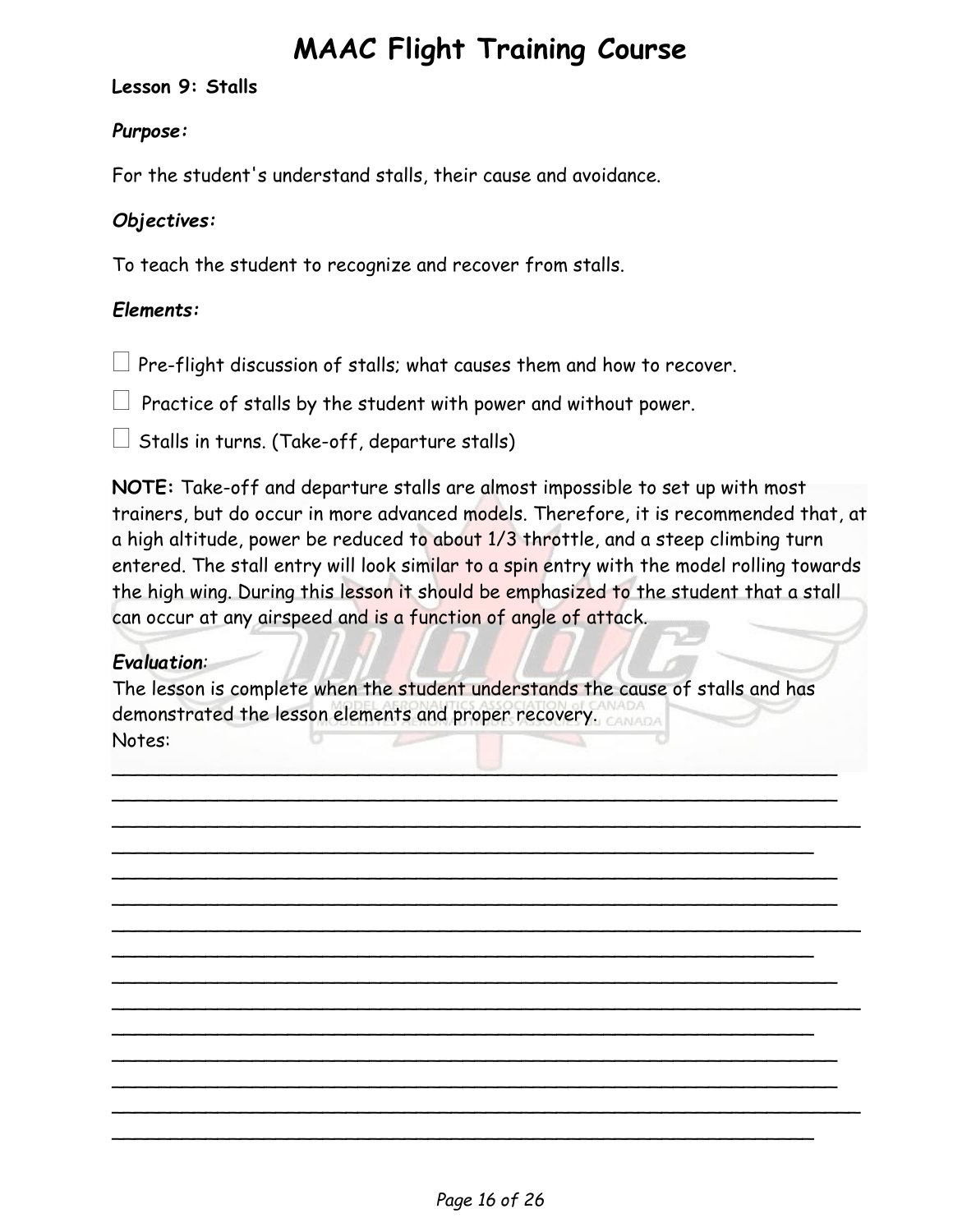#### <span id="page-16-0"></span>**Lesson 10: Take-off**

#### *Purpose:*

To teach the student how to make a normal take-off.

#### *Objective:*

To teach the student how to control the model during take-off.

#### *Elements:*

 $\square$  Discussion of the effects of torque during take-off and initial climb.

 $\Box$  Use of rudder.

- $\Box$  Use of throttle.
- Use of elevator.

 $\Box$  Student makes a normal take-off INTO wind.

#### *Evaluation:*

The lesson is complete when the student has successfully taken off and established a normal climb with adequate airspeed. The student must also demonstrate adequate directional control during take-off.

#### **Notes:**

MODEL AERONAUTICS ASSOCIATION of CANADA MODÈLISTES AÉRONAUTIQUES ASSOCIÉS du CANADA

\_\_\_\_\_\_\_\_\_\_\_\_\_\_\_\_\_\_\_\_\_\_\_\_\_\_\_\_\_\_\_\_\_\_\_\_\_\_\_\_\_\_\_\_\_\_\_\_\_\_\_\_\_\_\_ \_\_\_\_\_\_\_\_\_\_\_\_\_\_\_\_\_\_\_\_\_\_\_\_\_\_\_\_\_\_\_\_\_\_\_\_\_\_\_\_\_\_\_\_\_\_\_\_\_\_\_\_\_\_\_ \_\_\_\_\_\_\_\_\_\_\_\_\_\_\_\_\_\_\_\_\_\_\_\_\_\_\_\_\_\_\_\_\_\_\_\_\_\_\_\_\_\_\_\_\_\_\_\_\_\_\_\_\_\_\_ \_\_\_\_\_\_\_\_\_\_\_\_\_\_\_\_\_\_\_\_\_\_\_\_\_\_\_\_\_\_\_\_\_\_\_\_\_\_\_\_\_\_\_\_\_\_\_\_\_\_\_\_\_\_\_ \_\_\_\_\_\_\_\_\_\_\_\_\_\_\_\_\_\_\_\_\_\_\_\_\_\_\_\_\_\_\_\_\_\_\_\_\_\_\_\_\_\_\_\_\_\_\_\_\_\_\_\_\_\_\_ \_\_\_\_\_\_\_\_\_\_\_\_\_\_\_\_\_\_\_\_\_\_\_\_\_\_\_\_\_\_\_\_\_\_\_\_\_\_\_\_\_\_\_\_\_\_\_\_\_\_\_\_\_\_\_ \_\_\_\_\_\_\_\_\_\_\_\_\_\_\_\_\_\_\_\_\_\_\_\_\_\_\_\_\_\_\_\_\_\_\_\_\_\_\_\_\_\_\_\_\_\_\_\_\_\_\_\_\_\_\_ \_\_\_\_\_\_\_\_\_\_\_\_\_\_\_\_\_\_\_\_\_\_\_\_\_\_\_\_\_\_\_\_\_\_\_\_\_\_\_\_\_\_\_\_\_\_\_\_\_\_\_\_\_\_\_ \_\_\_\_\_\_\_\_\_\_\_\_\_\_\_\_\_\_\_\_\_\_\_\_\_\_\_\_\_\_\_\_\_\_\_\_\_\_\_\_\_\_\_\_\_\_\_\_\_\_\_\_\_\_ \_\_\_\_\_\_\_\_\_\_\_\_\_\_\_\_\_\_\_\_\_\_\_\_\_\_\_\_\_\_\_\_\_\_\_\_\_\_\_\_\_\_\_\_\_\_\_\_\_\_\_\_\_\_\_ \_\_\_\_\_\_\_\_\_\_\_\_\_\_\_\_\_\_\_\_\_\_\_\_\_\_\_\_\_\_\_\_\_\_\_\_\_\_\_\_\_\_\_\_\_\_\_\_\_\_\_\_\_\_\_ \_\_\_\_\_\_\_\_\_\_\_\_\_\_\_\_\_\_\_\_\_\_\_\_\_\_\_\_\_\_\_\_\_\_\_\_\_\_\_\_\_\_\_\_\_\_\_\_\_\_\_\_\_\_\_ \_\_\_\_\_\_\_\_\_\_\_\_\_\_\_\_\_\_\_\_\_\_\_\_\_\_\_\_\_\_\_\_\_\_\_\_\_\_\_\_\_\_\_\_\_\_\_\_\_\_\_\_\_\_\_ \_\_\_\_\_\_\_\_\_\_\_\_\_\_\_\_\_\_\_\_\_\_\_\_\_\_\_\_\_\_\_\_\_\_\_\_\_\_\_\_\_\_\_\_\_\_\_\_\_\_\_\_\_\_\_ \_\_\_\_\_\_\_\_\_\_\_\_\_\_\_\_\_\_\_\_\_\_\_\_\_\_\_\_\_\_\_\_\_\_\_\_\_\_\_\_\_\_\_\_\_\_\_\_\_\_\_\_\_\_\_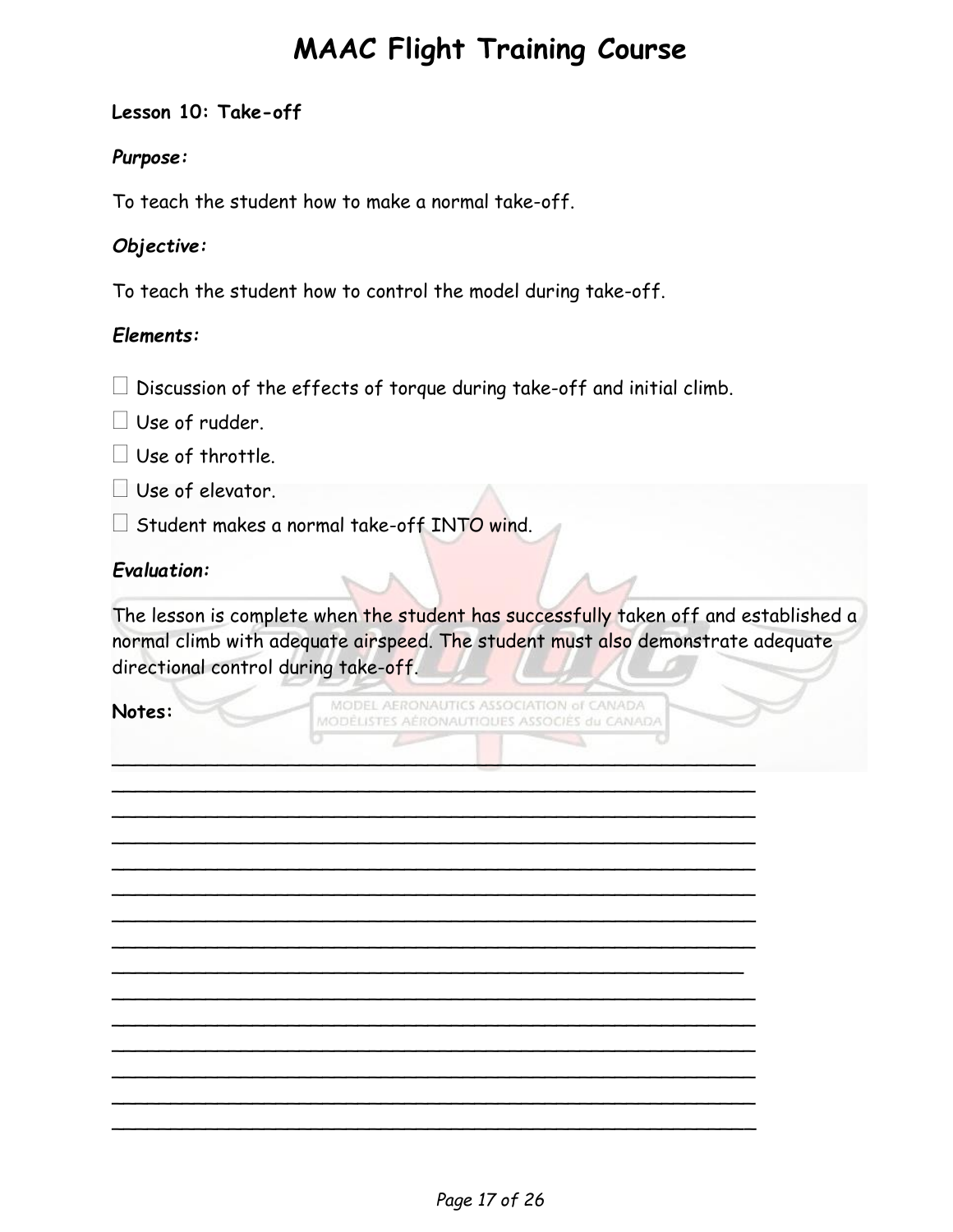#### <span id="page-17-0"></span>**Lesson 11: Approaches to Landing**

#### *Purpose:*

To prepare the student for their first landing.

#### *Objective:*

To develop the student's ability to visualize and perform a stable controlled approach followed by landing if approach is satisfactory - otherwise go around.

#### *Elements:*

 $\Box$  Review of Lesson 6. (Slow Flight and Gliding)

 $\Box$  Discussion of proper landing techniques.

 $\Box$  Student flies a rectangular pattern as in Lesson 6, but reduces power and establishes an appropriate glide on the base leg and continues the approach until over the end of the runway, at which point add power and go around. The minimum altitude at the end of the maneuver should be no less than 20 ft.

 $\Box$  As the student becomes comfortable with the maneuver; the altitude should be lowered until the instructor is confident that the model can glide to the runway at reduced power.

 $\Box$  Landing; At this point the instructor will tell the student to continue the approach and land.

MODEL AERONAUTICS ASSOCIATION of CANADA

**NOTE:** The chances of a successful landing will be increased if the instructor reminds the student to reduce the power. It may be necessary to talk the student through the flare and touchdown.

#### *Evaluation:*

The lesson is complete and the student can advance to supervised solo flight after the student has successfully landed the model several times and is comfortable with the maneuver.

**\_\_\_\_\_\_\_\_\_\_\_\_\_\_\_\_\_\_\_\_\_\_\_\_\_\_\_\_\_\_\_\_\_\_\_\_\_\_\_\_\_\_\_\_\_\_\_\_\_\_\_\_\_\_\_\_\_\_\_\_\_\_ \_\_\_\_\_\_\_\_\_\_\_\_\_\_\_\_\_\_\_\_\_\_\_\_\_\_\_\_\_\_\_\_\_\_\_\_\_\_\_\_\_\_\_\_\_\_\_\_\_\_\_\_\_\_\_\_\_\_\_\_\_\_\_\_**

**\_\_\_\_\_\_\_\_\_\_\_\_\_\_\_\_\_\_\_\_\_\_\_\_\_\_\_\_\_\_\_\_\_\_\_\_\_\_\_\_\_\_\_\_\_\_\_\_\_\_\_\_\_\_\_\_\_\_\_\_ \_\_\_\_\_\_\_\_\_\_\_\_\_\_\_\_\_\_\_\_\_\_\_\_\_\_\_\_\_\_\_\_\_\_\_\_\_\_\_\_\_\_\_\_\_\_\_\_\_\_\_\_\_\_\_\_\_\_\_\_\_\_ \_\_\_\_\_\_\_\_\_\_\_\_\_\_\_\_\_\_\_\_\_\_\_\_\_\_\_\_\_\_\_\_\_\_\_\_\_\_\_\_\_\_\_\_\_\_\_\_\_\_\_\_\_\_\_\_\_\_\_\_\_\_ \_\_\_\_\_\_\_\_\_\_\_\_\_\_\_\_\_\_\_\_\_\_\_\_\_\_\_\_\_\_\_\_\_\_\_\_\_\_\_\_\_\_\_\_\_\_\_\_\_\_\_\_\_\_\_\_\_\_\_\_\_\_ \_\_\_\_\_\_\_\_\_\_\_\_\_\_\_\_\_\_\_\_\_\_\_\_\_\_\_\_\_\_\_\_\_\_\_\_\_\_\_\_\_\_\_\_\_\_\_\_\_\_\_\_\_\_\_\_\_\_\_\_\_\_**

#### **Notes:**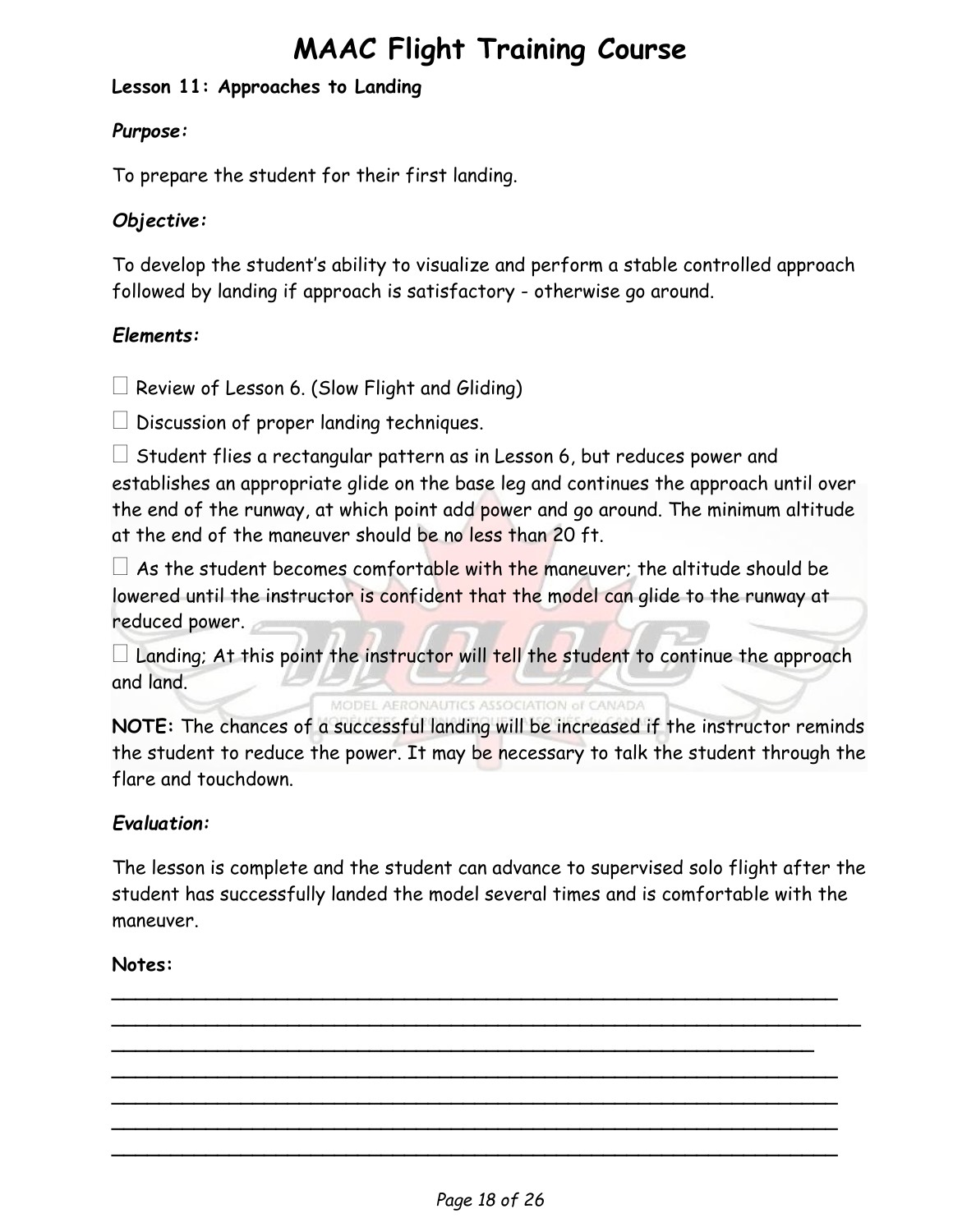### **Standardized Landing Approach**

<span id="page-18-0"></span>

**From "Soo" Club Training Manual**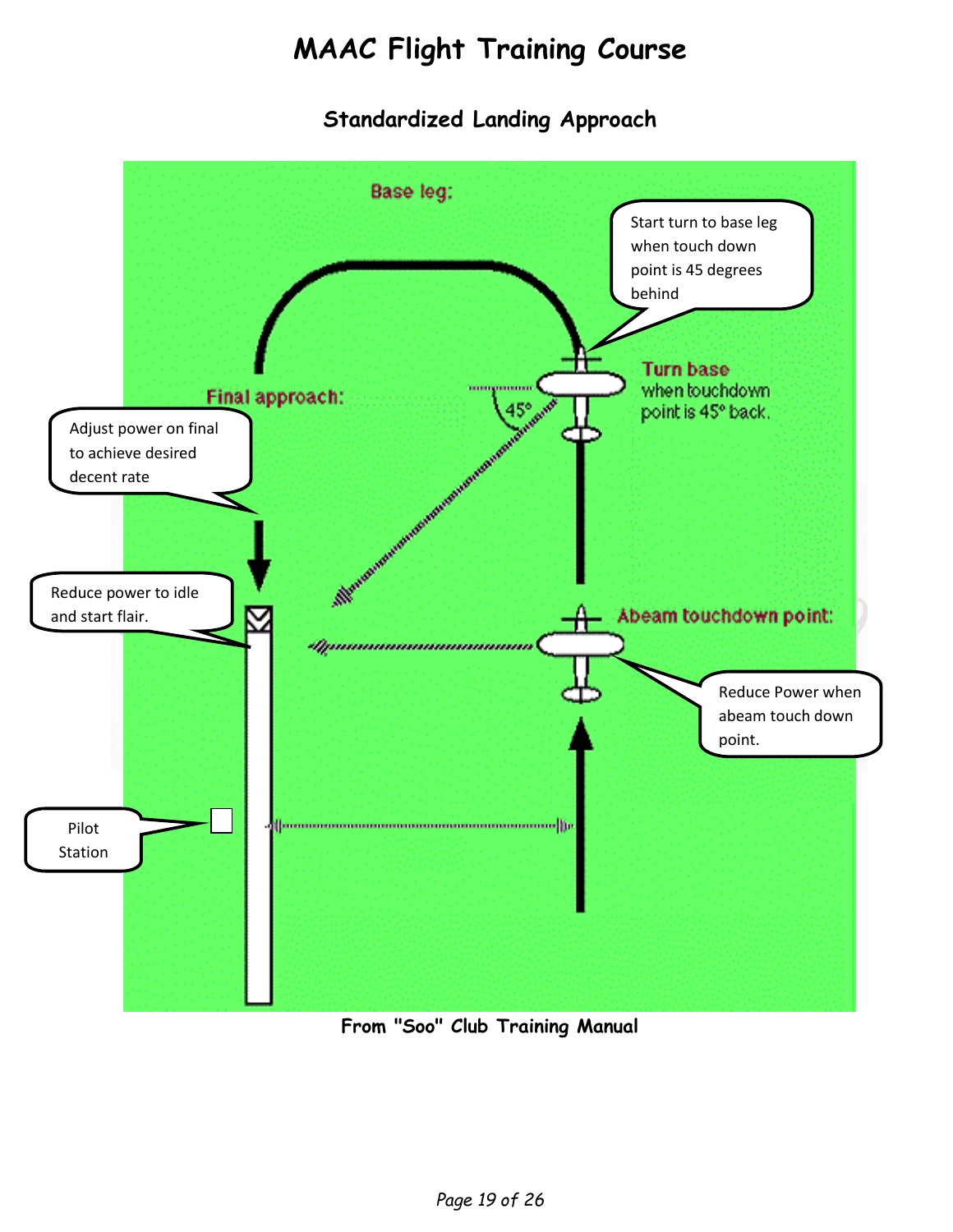#### <span id="page-19-0"></span>**Lesson 12: Emergency Procedures**

#### *Purpose:*

To prepare the student for the unexpected.

#### *Objective:*

To acquaint the student with safe procedures to be used in emergencies.

#### *Elements:*

 $\perp$  Discussion of possible in-flight problems and how to deal with them.

 $\Box$  Unusual attitude training (optional): a) loops; b) rolls.

 $\Box$  Student performs dead stick landing.

 $\perp$  Cross wind take-off and landings (optional).

#### *Evaluation:*

The elements of this lesson are only suggestions and there is no minimum performance requirement. The objective is to provide the student with insights that will assist in safely dealing with the unexpected. Experience will teach the student the rest.

Note:

MODEL AERONAUTICS ASSOCIATION of CANADA MODÈLISTES AÉRONAUTIQUES ASSOCIÉS du CANADA

<span id="page-19-1"></span>**\_\_\_\_\_\_\_\_\_\_\_\_\_\_\_\_\_\_\_\_\_\_\_\_\_\_\_\_\_\_\_\_\_\_\_\_\_\_\_\_\_\_\_\_\_\_\_\_\_\_\_\_\_\_\_\_\_\_\_\_\_\_ \_\_\_\_\_\_\_\_\_\_\_\_\_\_\_\_\_\_\_\_\_\_\_\_\_\_\_\_\_\_\_\_\_\_\_\_\_\_\_\_\_\_\_\_\_\_\_\_\_\_\_\_\_\_\_\_\_\_\_\_\_\_ \_\_\_\_\_\_\_\_\_\_\_\_\_\_\_\_\_\_\_\_\_\_\_\_\_\_\_\_\_\_\_\_\_\_\_\_\_\_\_\_\_\_\_\_\_\_\_\_\_\_\_\_\_\_\_\_\_\_\_\_\_\_ \_\_\_\_\_\_\_\_\_\_\_\_\_\_\_\_\_\_\_\_\_\_\_\_\_\_\_\_\_\_\_\_\_\_\_\_\_\_\_\_\_\_\_\_\_\_\_\_\_\_\_\_\_\_\_\_\_\_\_\_\_\_ \_\_\_\_\_\_\_\_\_\_\_\_\_\_\_\_\_\_\_\_\_\_\_\_\_\_\_\_\_\_\_\_\_\_\_\_\_\_\_\_\_\_\_\_\_\_\_\_\_\_\_\_\_\_\_\_\_\_\_\_\_\_ \_\_\_\_\_\_\_\_\_\_\_\_\_\_\_\_\_\_\_\_\_\_\_\_\_\_\_\_\_\_\_\_\_\_\_\_\_\_\_\_\_\_\_\_\_\_\_\_\_\_\_\_\_\_\_\_\_\_\_\_\_\_ \_\_\_\_\_\_\_\_\_\_\_\_\_\_\_\_\_\_\_\_\_\_\_\_\_\_\_\_\_\_\_\_\_\_\_\_\_\_\_\_\_\_\_\_\_\_\_\_\_\_\_\_\_\_\_\_\_\_\_\_\_\_ \_\_\_\_\_\_\_\_\_\_\_\_\_\_\_\_\_\_\_\_\_\_\_\_\_\_\_\_\_\_\_\_\_\_\_\_\_\_\_\_\_\_\_\_\_\_\_\_\_\_\_\_\_\_\_\_\_\_\_\_\_\_ \_\_\_\_\_\_\_\_\_\_\_\_\_\_\_\_\_\_\_\_\_\_\_\_\_\_\_\_\_\_\_\_\_\_\_\_\_\_\_\_\_\_\_\_\_\_\_\_\_\_\_\_\_\_\_\_\_\_\_\_\_\_ \_\_\_\_\_\_\_\_\_\_\_\_\_\_\_\_\_\_\_\_\_\_\_\_\_\_\_\_\_\_\_\_\_\_\_\_\_\_\_\_\_\_\_\_\_\_\_\_\_\_\_\_\_\_\_\_\_\_\_\_\_\_ \_\_\_\_\_\_\_\_\_\_\_\_\_\_\_\_\_\_\_\_\_\_\_\_\_\_\_\_\_\_\_\_\_\_\_\_\_\_\_\_\_\_\_\_\_\_\_\_\_\_\_\_\_\_\_\_\_\_\_\_\_\_ \_\_\_\_\_\_\_\_\_\_\_\_\_\_\_\_\_\_\_\_\_\_\_\_\_\_\_\_\_\_\_\_\_\_\_\_\_\_\_\_\_\_\_\_\_\_\_\_\_\_\_\_\_\_\_\_\_\_\_\_\_\_ \_\_\_\_\_\_\_\_\_\_\_\_\_\_\_\_\_\_\_\_\_\_\_\_\_\_\_\_\_\_\_\_\_\_\_\_\_\_\_\_\_\_\_\_\_\_\_\_\_\_\_\_\_\_\_\_\_\_\_\_\_\_**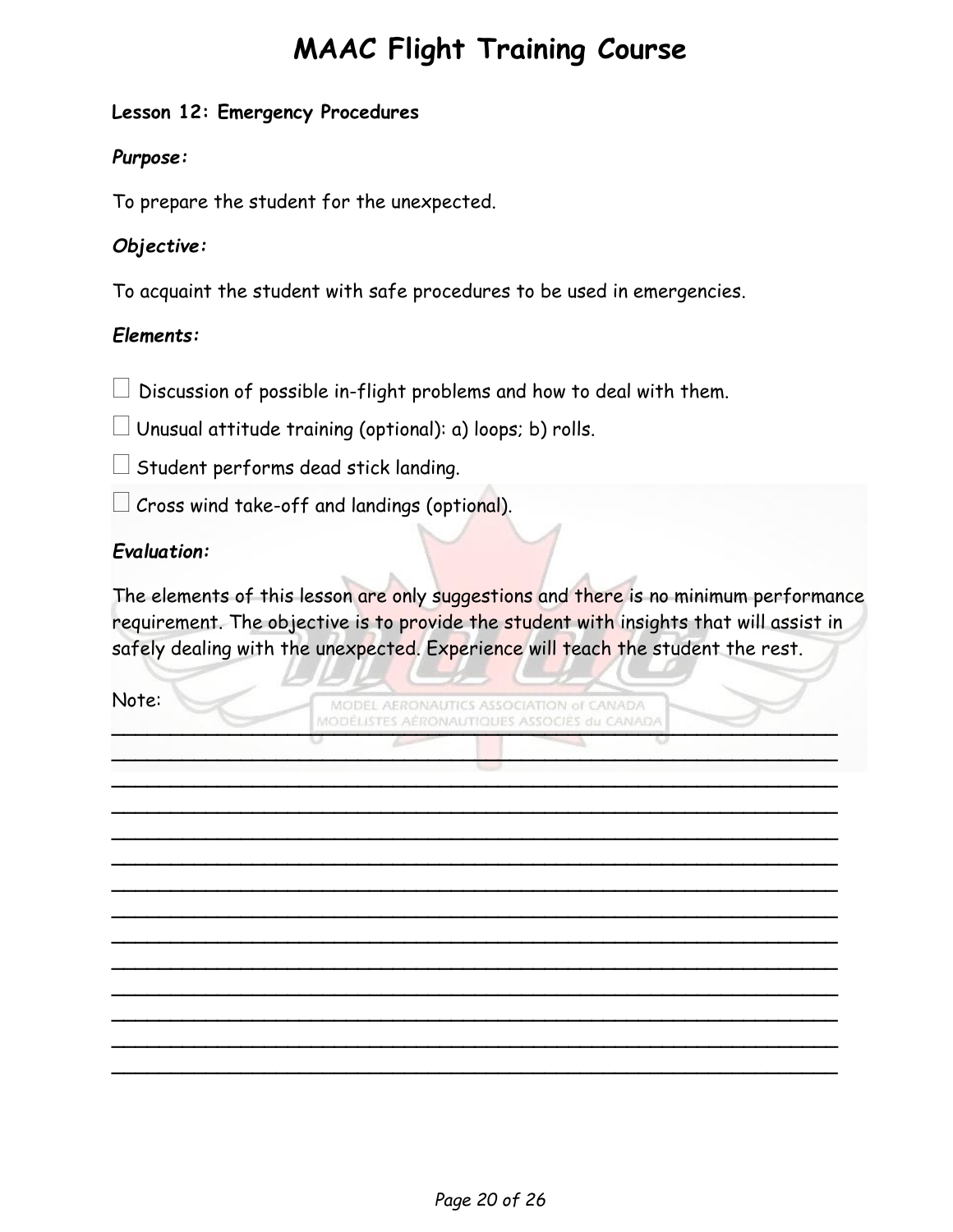#### **Lesson 13: Flight Test**

*Purpose:* To allow the student to achieve and demonstrate flight proficiency.

#### *Objective:*

At the completion of the lesson the student should prepare for the Wings program and be able to practice the "A" level wings maneuvers in preparation for the "A" level wings flight proficiency tests.

#### *Elements:*

 $\Box$  Discussion of Wings program levels A through D - Link to: [MAAC Wings Program](http://www.maac.ca/en/documents.php) page location.

 $\Box$  Discussion of "A" wings maneuvers; Take off, straight flight, flat figure eight, 360 degree landing circuit, landing under power, and maneuver expectations.

 Supervised flight in which student practices and demonstrates "A" Wings maneuvers (without supervision) they are granted their "Wings".

Review and critique.

#### *Evaluation:*

The student should be able to show instructor (without instruction) each of the "A" wing maneuvers.

**Notes:**

MODEL AERONAUTICS ASSOCIATION of CANADA MODÉLISTES AÉRONAUTIQUES ASSOCIÉS du CANADA

 $\Box$ \_\_\_\_\_\_\_\_\_\_\_\_\_\_\_\_\_\_\_\_\_\_\_\_\_\_\_\_\_\_\_\_\_\_\_\_\_\_\_\_\_\_\_\_\_\_\_\_\_\_\_\_\_\_\_ \_\_\_\_\_\_\_\_\_\_\_\_\_\_\_\_\_\_\_\_\_\_\_\_\_\_\_\_\_\_\_\_\_\_\_\_\_\_\_\_\_\_\_\_\_\_\_\_\_\_\_\_\_\_\_ \_\_\_\_\_\_\_\_\_\_\_\_\_\_\_\_\_\_\_\_\_\_\_\_\_\_\_\_\_\_\_\_\_\_\_\_\_\_\_\_\_\_\_\_\_\_\_\_\_\_\_\_\_\_\_ \_\_\_\_\_\_\_\_\_\_\_\_\_\_\_\_\_\_\_\_\_\_\_\_\_\_\_\_\_\_\_\_\_\_\_\_\_\_\_\_\_\_\_\_\_\_\_\_\_\_\_\_\_\_\_ \_\_\_\_\_\_\_\_\_\_\_\_\_\_\_\_\_\_\_\_\_\_\_\_\_\_\_\_\_\_\_\_\_\_\_\_\_\_\_\_\_\_\_\_\_\_\_\_\_\_\_\_\_\_\_ \_\_\_\_\_\_\_\_\_\_\_\_\_\_\_\_\_\_\_\_\_\_\_\_\_\_\_\_\_\_\_\_\_\_\_\_\_\_\_\_\_\_\_\_\_\_\_\_\_\_\_\_\_\_\_ \_\_\_\_\_\_\_\_\_\_\_\_\_\_\_\_\_\_\_\_\_\_\_\_\_\_\_\_\_\_\_\_\_\_\_\_\_\_\_\_\_\_\_\_\_\_\_\_\_\_\_\_\_\_\_ \_\_\_\_\_\_\_\_\_\_\_\_\_\_\_\_\_\_\_\_\_\_\_\_\_\_\_\_\_\_\_\_\_\_\_\_\_\_\_\_\_\_\_\_\_\_\_\_\_\_\_\_\_\_\_ \_\_\_\_\_\_\_\_\_\_\_\_\_\_\_\_\_\_\_\_\_\_\_\_\_\_\_\_\_\_\_\_\_\_\_\_\_\_\_\_\_\_\_\_\_\_\_\_\_\_\_\_\_\_\_ \_\_\_\_\_\_\_\_\_\_\_\_\_\_\_\_\_\_\_\_\_\_\_\_\_\_\_\_\_\_\_\_\_\_\_\_\_\_\_\_\_\_\_\_\_\_\_\_\_\_\_\_\_\_\_ \_\_\_\_\_\_\_\_\_\_\_\_\_\_\_\_\_\_\_\_\_\_\_\_\_\_\_\_\_\_\_\_\_\_\_\_\_\_\_\_\_\_\_\_\_\_\_\_\_\_\_\_\_\_\_ \_\_\_\_\_\_\_\_\_\_\_\_\_\_\_\_\_\_\_\_\_\_\_\_\_\_\_\_\_\_\_\_\_\_\_\_\_\_\_\_\_\_\_\_\_\_\_\_\_\_\_\_\_\_\_ \_\_\_\_\_\_\_\_\_\_\_\_\_\_\_\_\_\_\_\_\_\_\_\_\_\_\_\_\_\_\_\_\_\_\_\_\_\_\_\_\_\_\_\_\_\_\_\_\_\_\_\_\_\_\_ \_\_\_\_\_\_\_\_\_\_\_\_\_\_\_\_\_\_\_\_\_\_\_\_\_\_\_\_\_\_\_\_\_\_\_\_\_\_\_\_\_\_\_\_\_\_\_\_\_\_\_\_\_\_\_ \_\_\_\_\_\_\_\_\_\_\_\_\_\_\_\_\_\_\_\_\_\_\_\_\_\_\_\_\_\_\_\_\_\_\_\_\_\_\_\_\_\_\_\_\_\_\_\_\_\_\_\_\_\_\_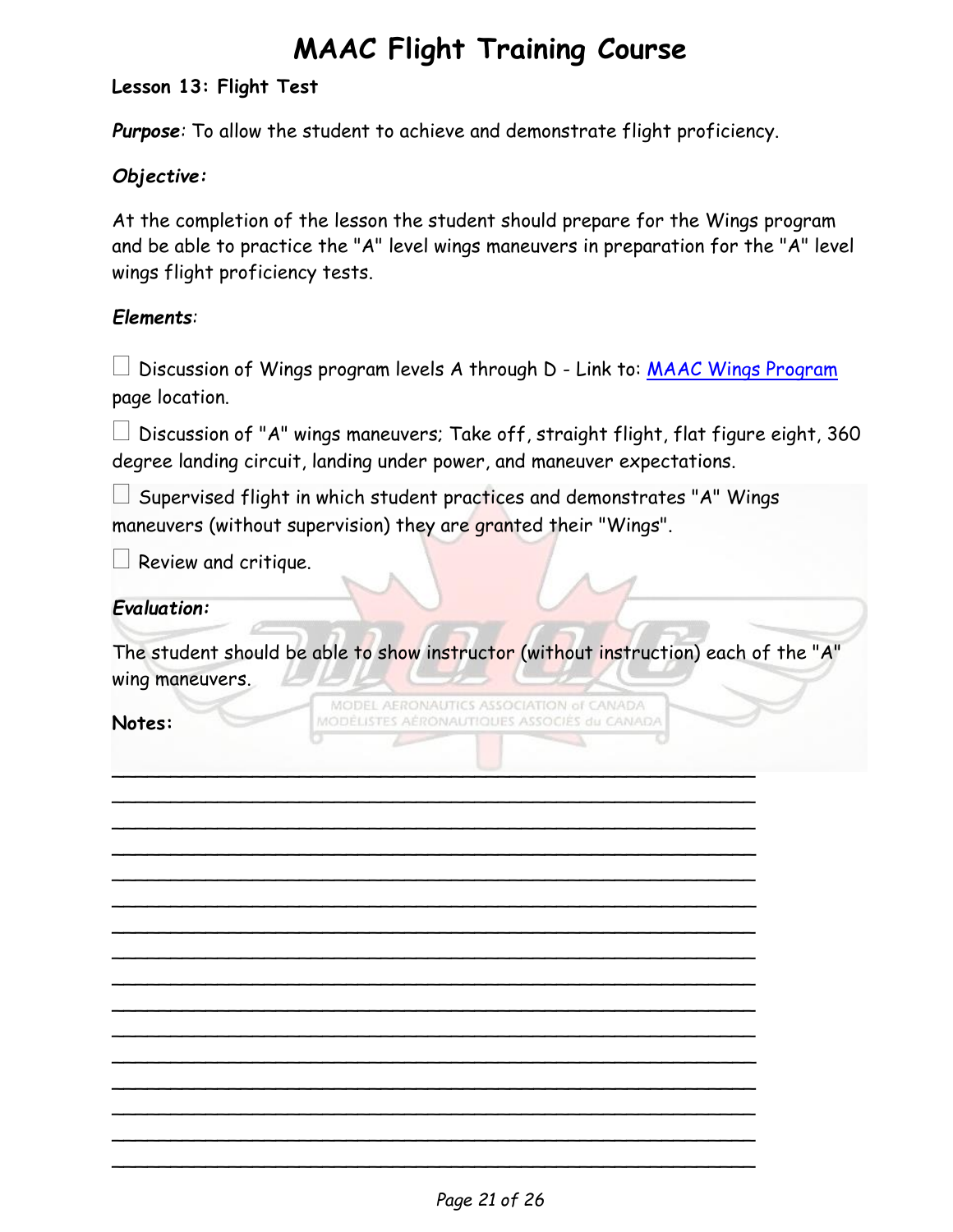#### **Wings Quizzes** - Check off the correct answer to the following True or False questions.

<span id="page-21-0"></span>

| Club Procedures                                                                                                                                                                | F |
|--------------------------------------------------------------------------------------------------------------------------------------------------------------------------------|---|
| 1. The Frequency Board, at the Club Field, may not be used when 5 or less flyers<br>are present.                                                                               |   |
| 2. During normal flying times 3 transmitters may be in use providing<br>only 2 aircraft are actually flying.                                                                   |   |
| 3. Club's method of frequency control must be complied with.                                                                                                                   |   |
| 4. No Flying before or after the times specified in the clubs field rules.                                                                                                     |   |
| 5. Vehicles must park by the road unless unloading or loading by the Pits.<br>The one exception is if less than 4 vehicles are present and one of the flyers is an instructor. |   |
| 6. Guest pilots must comply with the club's field rules and be in the company of a<br>sponsoring member who is responsible for their safety.                                   |   |
| 7. Flying is not permitted over the pits except on final landing approach.                                                                                                     |   |
| 8. Pilots shall announce their intent to land or take off.                                                                                                                     |   |
| 9. Full throttle engine noise level is to be in compliance with the club's field rules.                                                                                        |   |
| 10. Aircraft are not to fly at altitudes less than 50 ft. when above people<br>in 'fly over' area.                                                                             |   |
| 11. The only time aircraft that are allowed to be flown over the pits is during fun flies.                                                                                     |   |
| 12. Only instructors may start an engine on the runway.                                                                                                                        |   |
| 13. Taxing in the pits is not permitted.                                                                                                                                       |   |
| 14. Every member must have an " A " Wings rating to fly alone at the field.                                                                                                    |   |
| 15. Ways to reduce engine noise are:                                                                                                                                           |   |
| 1. Use a larger propeller.                                                                                                                                                     |   |
| 2. Use less Nitro.                                                                                                                                                             |   |
| 3. Stuff muffler with brass scrubbing material.                                                                                                                                |   |
| 4. Richen the high speed mixture.                                                                                                                                              |   |
| Quiz answers are on page 25                                                                                                                                                    |   |
|                                                                                                                                                                                |   |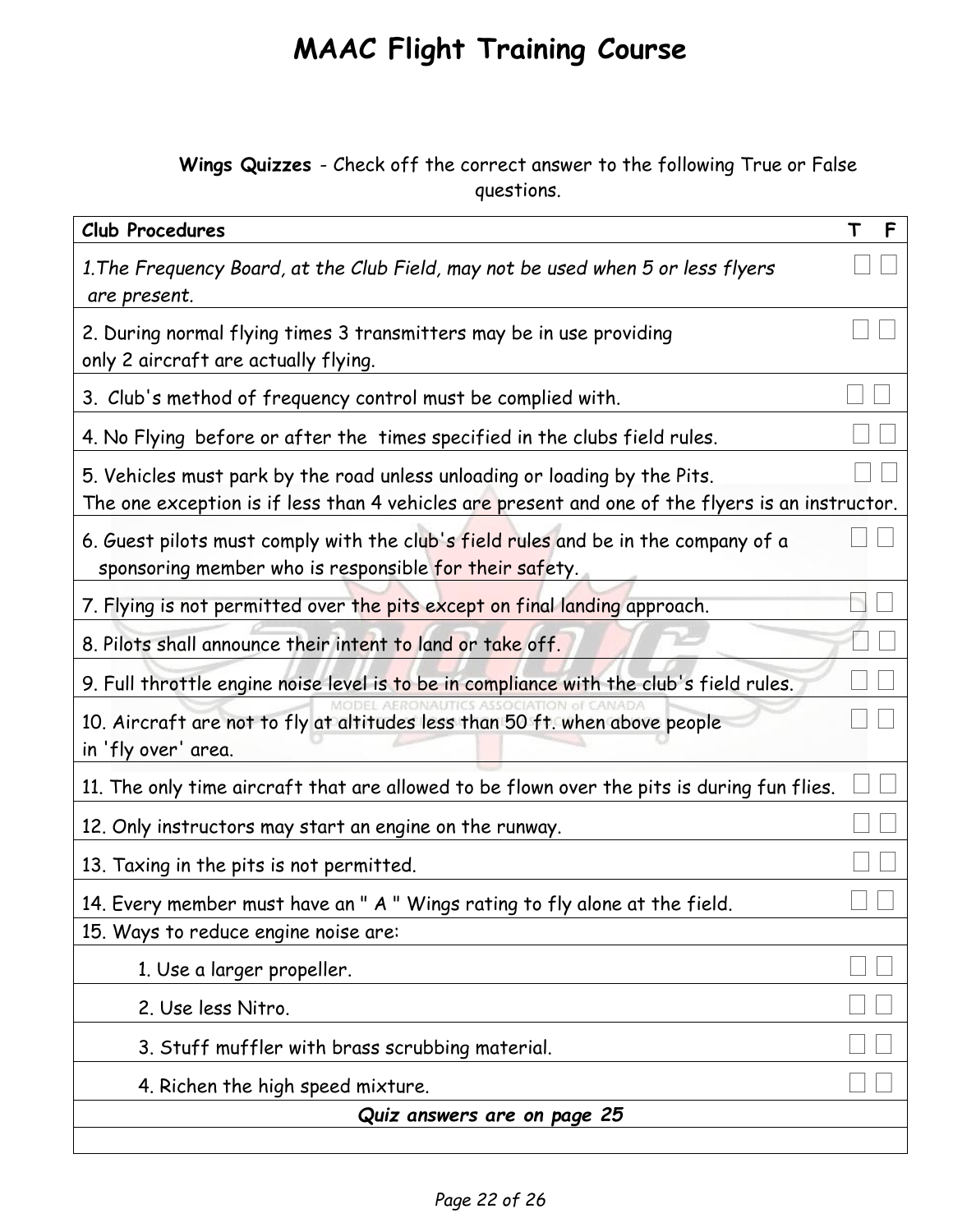<span id="page-22-0"></span>

| <b>Safety</b>                                                                                                                                               | T F |
|-------------------------------------------------------------------------------------------------------------------------------------------------------------|-----|
| 1. At medium speeds, it is safe to adjust the High Speed Needle from<br>directly in front of the airplane.                                                  |     |
| 2. Care must be taken to keep spectators away from, in front of, or in<br>line with the propeller arc when running up a motor.                              |     |
| 3. Chicken sticks are for sissies.                                                                                                                          |     |
| 4. Taxing is not permitted within 20 ft. of the Pits.                                                                                                       |     |
| 5. It is safest to set Dual Rates so that low rate produces.                                                                                                |     |
| 1. Only a little control throws.                                                                                                                            |     |
| 2. About half throw.                                                                                                                                        |     |
| 3. About 80 to 90% of full throw.                                                                                                                           |     |
| 6. Always charge your batteries the night before flying.                                                                                                    |     |
| 7. It is wise to check your airborne battery before every flight.                                                                                           |     |
| 8. Sometimes it is OK to turn on your 72mhz radio without checking the<br>frequency board.                                                                  |     |
| 9. If a transmitter is left on in a car:                                                                                                                    |     |
| 1. It won't bother anyone's airplane because it is shielded by<br>The metal car body.                                                                       |     |
| 2. It might cause someone's airplane to "glitch".                                                                                                           |     |
| 3. It could cause someone's airplane to crash.                                                                                                              |     |
| 4. Because the transmitters secured against accidental use is not in the<br>Compound the owner is not responsible                                           |     |
| 10. If one person without MAAC insurance flies at the field it will<br>void the MAAC Field (Land Owners) Policy.                                            |     |
| 11. MAAC Insurance "will not" cover loss of personal/club property<br>and personal injury.                                                                  |     |
| 12. 1The "Flight Line" is: 1. Something attached to gliders.                                                                                                |     |
| 2. Divides the Pits from the Runway.                                                                                                                        |     |
| 3. Is an extension of the "Pit" edge of the runway that goes horizon to horizon.                                                                            |     |
| 13. Proof of MAAC Insurance is absolutely necessary when flying at any MAAC Field.                                                                          |     |
| 14. MAAC insurance is VOID if you <i>intentionally</i> fly behind the Flight Line.                                                                          |     |
| 15. It is the pilots responsibility to know the MAAC safety requirements for<br>"Special Interest Groups". Otherwise MAAC insurance could be null and void. |     |

*Quiz Answers are on page 25*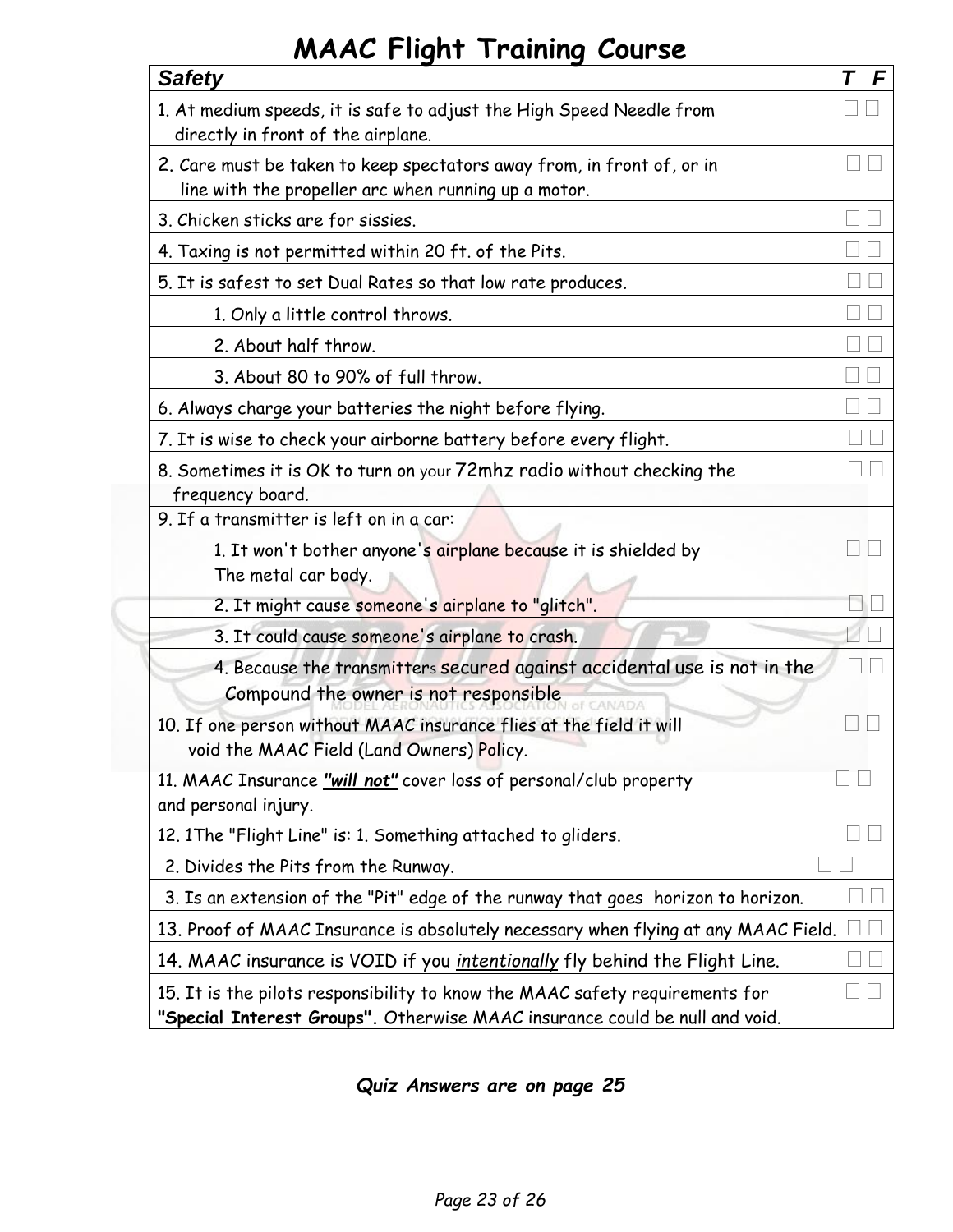Check off the correct answer to the following True or False questions.

<span id="page-23-0"></span>

| Aerodynamics:                                                                                         | F |
|-------------------------------------------------------------------------------------------------------|---|
| 1. An aircraft will balloon when coming out on a turn if:                                             |   |
| a. It is turning into wind.                                                                           |   |
| b. The back pressure on the stick controlling the elevator is not<br>released coming out of the turn. |   |
| c. If the aircraft is allowed to dive in the turn due to<br>a lack of "up" elevator.                  |   |
| 2. The stalling speed of an aircraft is the same when traveling upwind as<br>downwind.                |   |
| 3. Attitude controls airspeed and throttle controls height.                                           |   |
| 4. A spin is when one wing is stalled and auto rotation sets in.                                      |   |
| 5. An aircraft rolls about its centre of gravity.                                                     |   |
| 6. An aircraft Yaws about its vertical axis.                                                          |   |
| 7. Rudder controls or prevents Yaw.                                                                   |   |
| 8. Ailerons can produce yaw.                                                                          |   |
| 9. Most aircraft will recover from a spin by just letting the sticks<br>return to neutral.            |   |
| 10. During take-off most aircraft Yaw to the left and require rightrudder.                            |   |
| 11. In other than calm conditions, the take off run must always be into<br>the wind.                  |   |
| 12. Taking off into wind gives the aircraft maximum airspeed<br>and minimum ground speed.             |   |
| 13. The airspeed of an aircraft will remain the same when flying upwind<br>Or downwind.               |   |
| 14. The ground speed of an aircraft will change when turning upwind<br>or downwind.                   |   |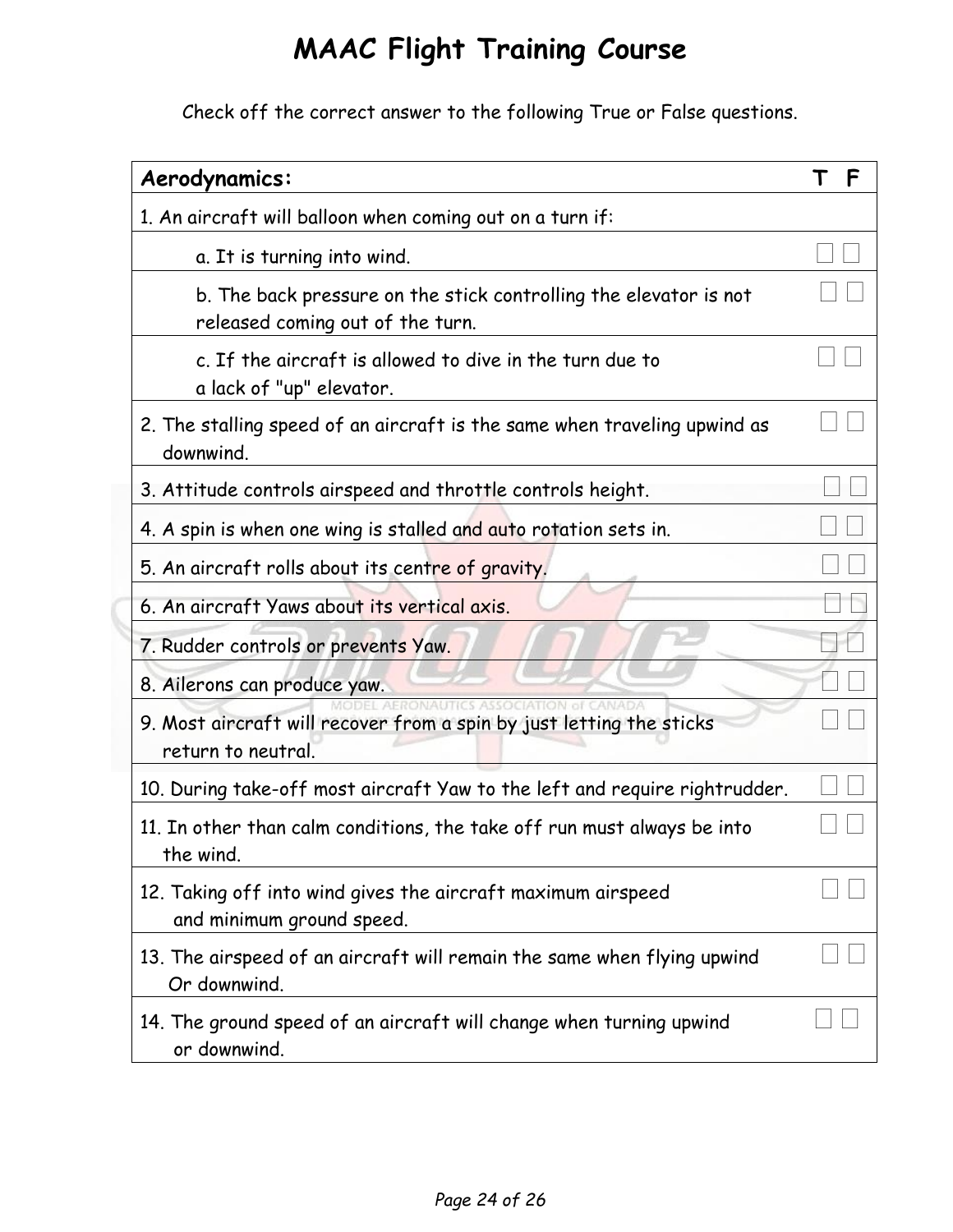<span id="page-24-0"></span>

| Club                    |                   | Safety                  |                    | Aerodynamics            |        |  |
|-------------------------|-------------------|-------------------------|--------------------|-------------------------|--------|--|
| $\mathbf{1}$            | F                 | $\mathbf{1}$            | F                  | 1.a                     | F      |  |
| $\overline{c}$          | T                 | $\overline{c}$          | $\top$             | 1.b                     | T      |  |
| $\overline{3}$          | T                 | 3                       | $\mathsf F$        | 1.c                     | $\top$ |  |
| $\overline{\mathbf{4}}$ | T                 | $\overline{\mathbf{4}}$ | $\top$             | $\overline{c}$          | $\top$ |  |
| 5                       | F                 | 5.1                     | F                  | 3                       | $\top$ |  |
| $\boldsymbol{6}$        | T                 | 5.2                     | $\mathsf F$        | $\overline{\mathbf{4}}$ | T      |  |
| $\overline{7}$          | F                 | 5.3                     | T                  | 5                       | T      |  |
| 8                       | T                 | 6                       | T                  | 6                       | $\top$ |  |
| 9                       | T                 | $\overline{7}$          | T                  | $\overline{7}$          | $\top$ |  |
| 10                      | F                 | 8                       | F                  | 8                       | $\top$ |  |
| 11                      | F                 | 9.1                     | F                  | 9                       | $\top$ |  |
| 12                      | F                 | 9.2                     | $\top$             | 10                      | T      |  |
| 13                      | T                 | 9.3                     | T                  | 11                      | $\top$ |  |
| 14                      | $\top$            | 9.4                     | F                  | 12                      | T      |  |
| 15.1                    | $T$ is            | 10                      | Т                  | 13                      | $\top$ |  |
| 13.2                    | $\overline{F}$    | 11                      | $\top$             | 14                      | T      |  |
| 13.3                    | T                 | 12.1                    | F                  |                         |        |  |
| 13.4                    | T                 | 12.2                    | F                  |                         |        |  |
|                         |                   | 12.3                    |                    |                         |        |  |
|                         | MODEL<br>MODÈLIST | 13                      | ATION 0<br>PSOCIÉS | CANADA<br>du CANADA     |        |  |
|                         |                   | 14                      | Т                  |                         |        |  |
|                         |                   | 15                      | $\top$             |                         |        |  |

### *Revision History*

<span id="page-24-1"></span>

| Date                        | Revision                                                                        | Reason                                                          |
|-----------------------------|---------------------------------------------------------------------------------|-----------------------------------------------------------------|
| 2001<br>Victoria RCMS       | © 2001 Model Aeronautics Association of Canada                                  | Victoria RC Aeromodellers<br>original Document                  |
| 2003                        | Adopted as the MAAC Flight Training Program                                     | Well done and applies MAAC<br>quidelines                        |
| 2017<br>R.Worsfold<br>50286 | Updated Document to current modern practises                                    | Some Material out of date                                       |
| 2017<br>R.Worsfold<br>50286 | Put a photo on the cover page                                                   | Add a little colour to the doc.                                 |
| 2017<br>R.Worsfold<br>50286 | Put Hyperlinks on the table of contents                                         | Ease of moving through the doc.                                 |
| 2017<br>R.Worsfold          | Page 25 Question 11 - "It is best to have a "Rider" on<br>your house As Well As | Original wording did not apply to<br>actual Insurance Coverage. |